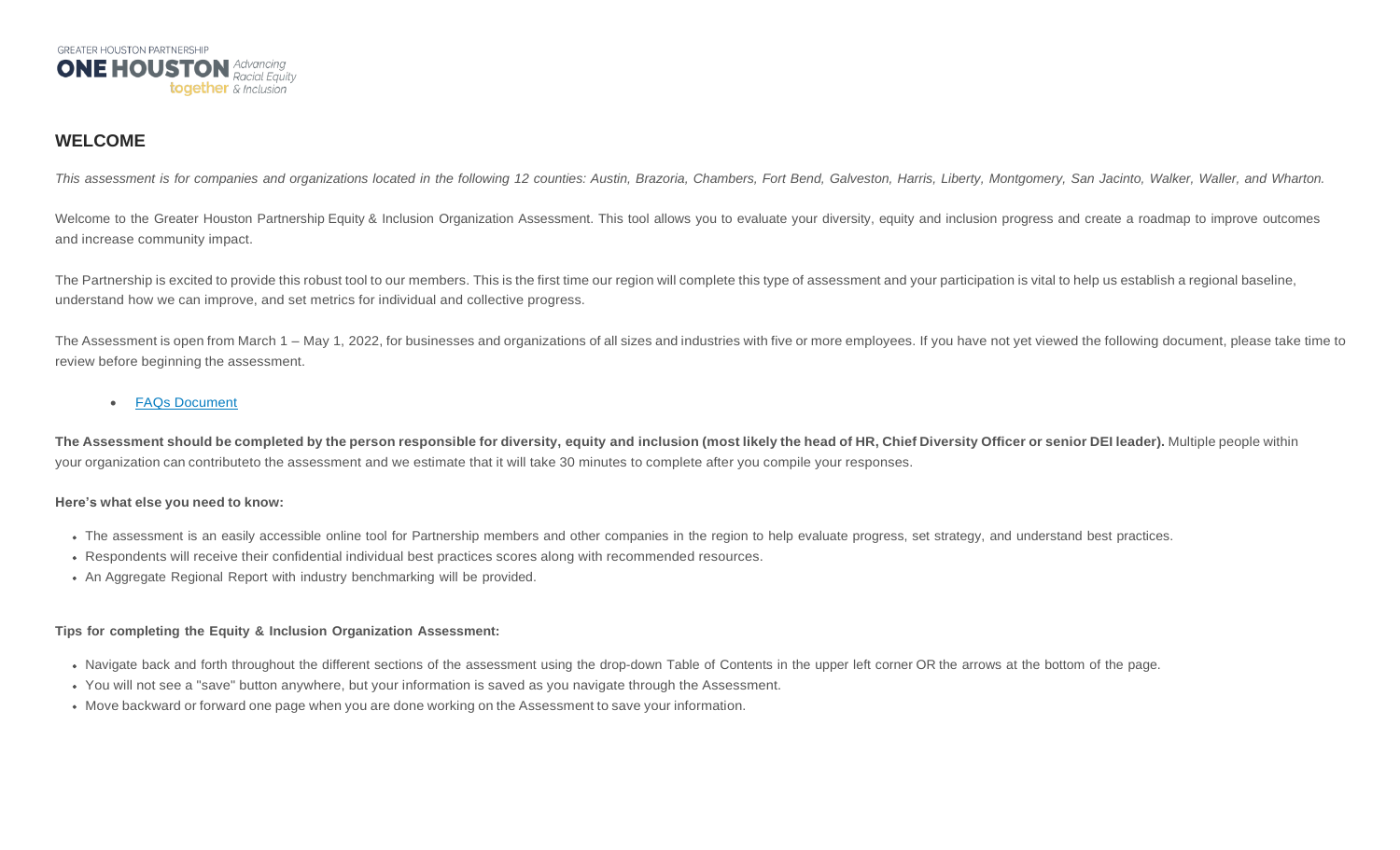- Share your link and password with your colleagues as needed to complete each section.
- You have the option to save a PDF of your responses for your records before your Assessment is submitted. Your assessment has NOT been submitted until you click past this final page and receive your **Best Practices scores.**

Thank you for your interest and participation!

For questions, please contact LaTanya Flix at [lflix@houston.org.](mailto:lflix@houston.org)

Please select this box if you wish to OPT OUT of having your organization's name listed as a participant in the E&I Organization Assessment.

For more information on confidentiality of the data collected, click here.

#### **CONFIDENTIALITY OF DATA**

We regard confidentiality of the E&I Organization Assessment data to be of utmost importance. All response data provided will be kept strictly confidential. Data will only be used in aggregate with the responses of others reported to the community-at-large.

Additionally, our technology vendor, Qualtrics, is dedicated to protecting all customer data using industry best standards. Qualtrics servers are protected by high-end firewall systems. For more information on their securi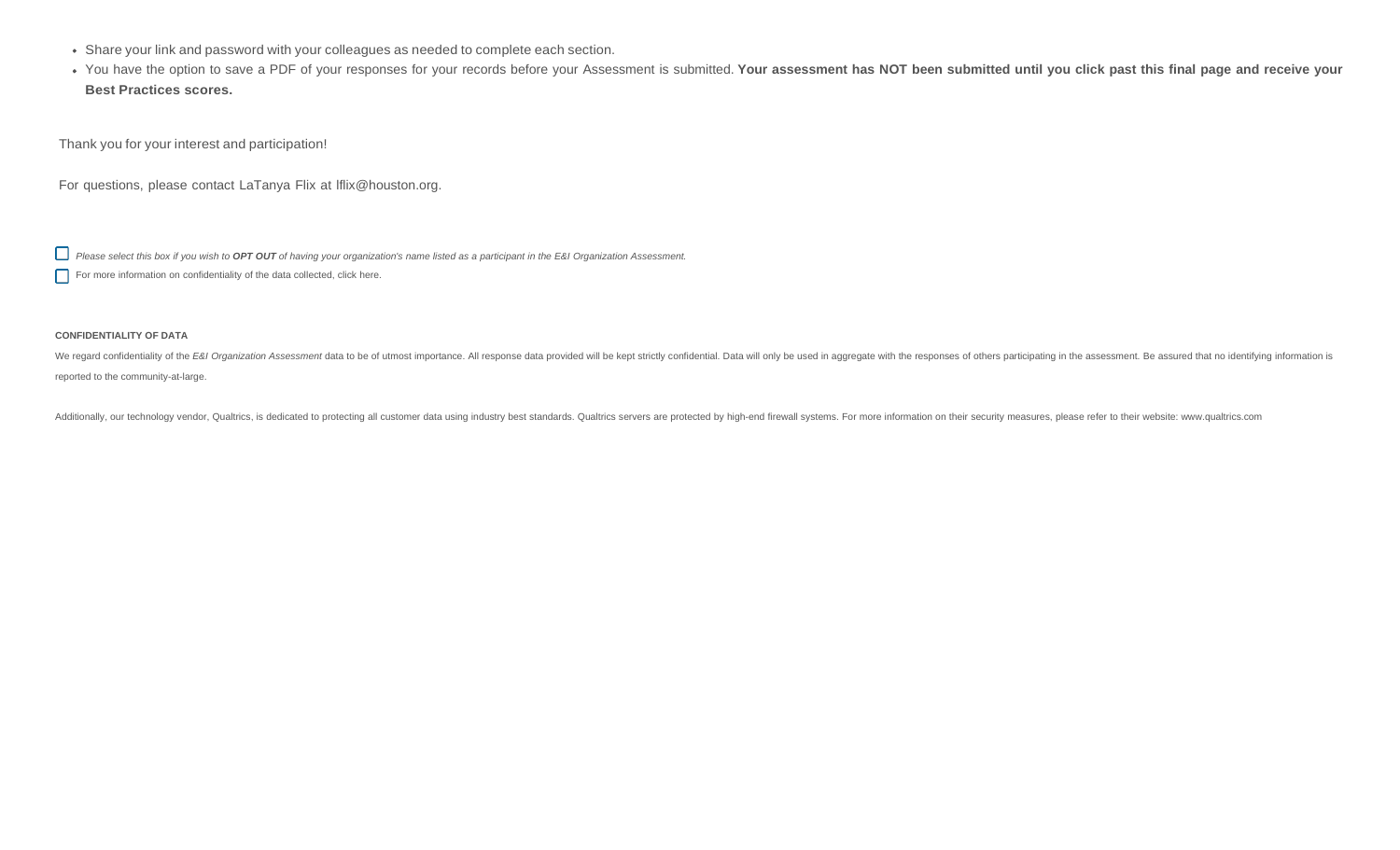*NOTE: Items with an asterisk (\*) are required.*

# **CONTACT INFORMATION**

# **Organization Name\***

| <b>Local Address</b>  |  |
|-----------------------|--|
| <b>Street Address</b> |  |
| City                  |  |
| County                |  |
| Zip Code              |  |

# **Chief Executive or Top Regional Executive\***

| Name         |  |
|--------------|--|
| Title        |  |
| Phone number |  |
| E-mail       |  |

# **Equity & Inclusion Organization Assessment Contact\***

| Name         |  |
|--------------|--|
| Title        |  |
| Phone number |  |
| E-mail       |  |

# **Purchasing/Procurement/Supplier Diversity Contact**

| Name         |  |
|--------------|--|
| Title        |  |
| Phone number |  |
| E-mail       |  |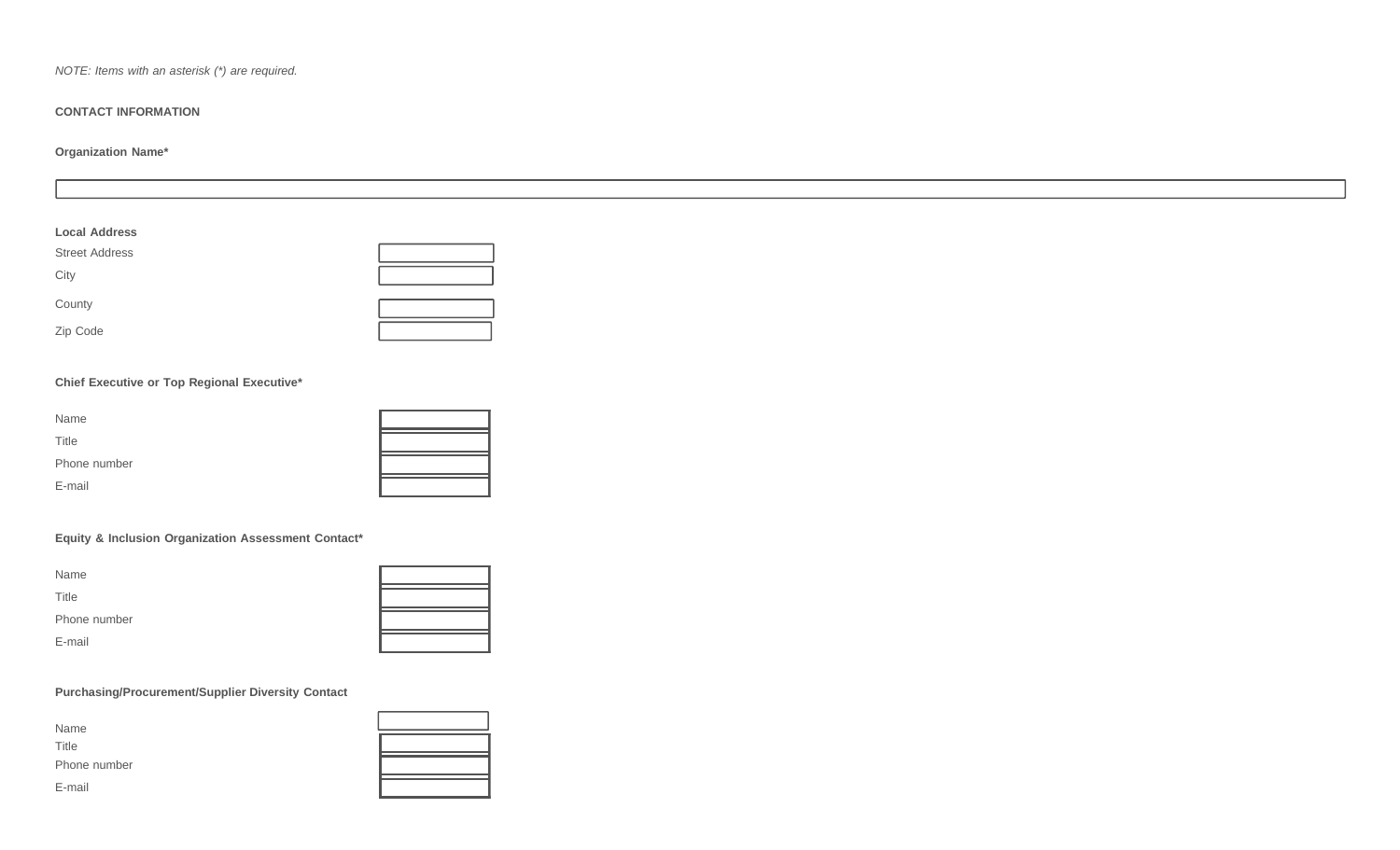# **ORGANIZATION INFORMATION**

*NOTE: Items with an asterisk (\*) are required*

#### **ORGANIZATION INFORMATION**

### **Organization Type\***

- For-profit, privately held
- For-profit, publicly held
- **O** Non-profit
- **O** Government/Public Entity

# **Headquartered in Greater Houston Region\***

Greater Houston Region refers to the following counties: Austin, Brazoria, Chambers, Fort Bend, Galveston, Harris, Liberty, Montgomery, San Jacinto, Walker, Waller, Wharton.

 $O$   $Yes$ O No

**Industry Segment** (choose one) \*

- Arts/Culture
- O Construction
- Economic Development
- O Energy
- Financial Institution
- **O** Healthcare/Life Sciences
- **O** Higher Education
- O Law
- **O** Manufacturing
- **O** Philanthropy
- $O$  Professional Service (other than law) examples: accounting firms, consulting firms, advertising/PR, etc.
- O Retail
- O Social Service
- O Technology
- **O** Utility
- O Other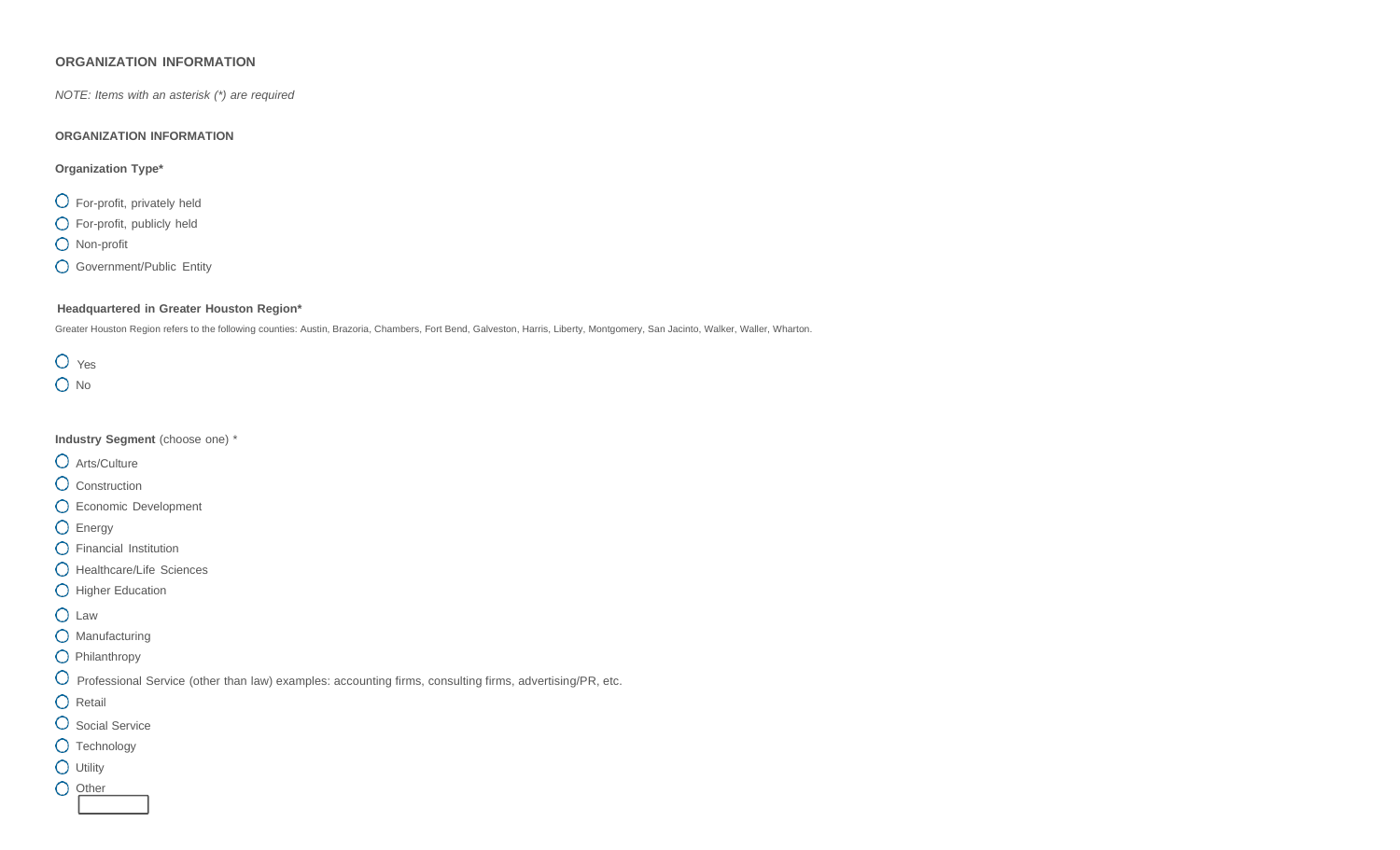**Organization has a board of directors or governing body\***

O Yes O No

**Board is appointed by public appointing entity**

O Yes O No

**Organization is certified as (check all that apply)**

**C** MBE (Minority Business Enterprise)

WBE (Woman-Owned Business Enterprise)

**D** LGBT

Veteran-owned

DBE (Disadvantaged Business Enterprise)

Other

 $\Box$ 

Please list other certification

**Organization Size** (total employees, all locations)\*

Large (> 1,000 total employees)

Mid-size (250-1,000 total employees)

Small (<250 total employees)

Number of employees in Greater Houston Region only, as of December 31, 2021\* (You must have 5 employees to complete the assessment)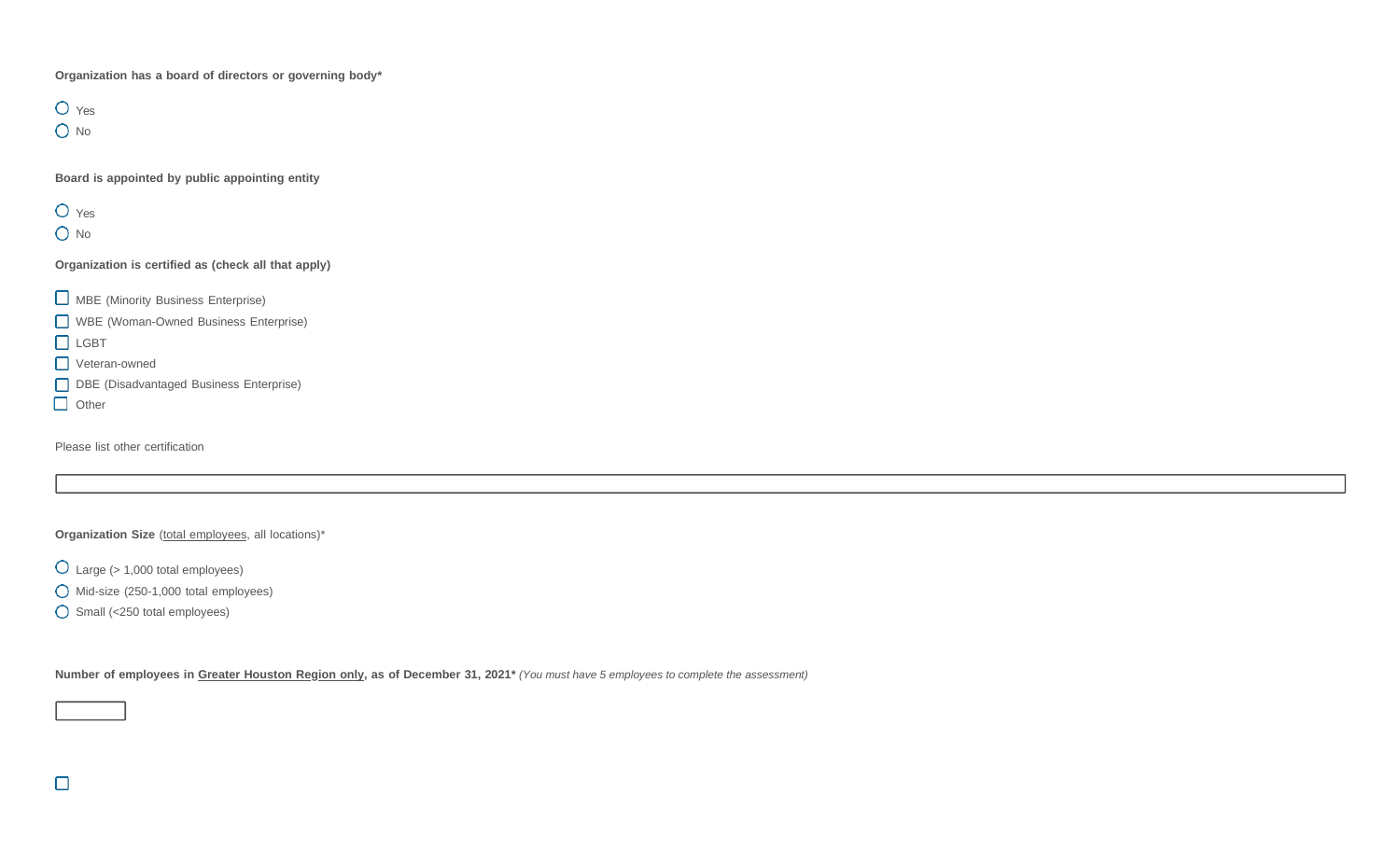#### **EMPLOYEE DEMOGRAPHICS**

Government/Public Entities - please do not include elected officials in workforce or senior management demographic totals

Click below for definitions.

EEOC Race and Ethnic Identification

#### **EEOC Race and Ethnic Identification**

For the E&I Organization Assessment, minority includes all race/ethnicity categories defined by the Equal Employment Opportunity Commission (EEOC). Race and ethnic designations as used by the EEOC do not denote scientific ethnicity categories are as follows:

- **Hispanic or Latino** A person of Cuban, Mexican, Puerto Rican, South or Central American, or other Spanish culture or origin regardless of race.
- **White** A person having origins in any of the original peoples of Europe, the Middle East, or North Africa.
- **Black or African American** A person having origins in any of the black racial groups of Africa.
- **Native Hawaiian or Other Pacific Islander** A person having origins in any of the peoples of Hawaii, Guam, Samoa, or other Pacific Islands.
- \* Asian A person having origins in any of the original peoples of the Far East, Southeast Asia, or the Indian Subcontinent, including, for example, Cambodia, China, India, Japan, Korea, Malaysia, Pakistan, the Philippine
- \* Native American (EEOC defined as: American Indian) or Alaska Native A person having origins in any of the original peoples of North and South America (including Central America), and who maintain tribal affiliation or
- **Two or More Races** All persons who identify with more than one of the above five races

#### **WORKFORCE DEMOGRAPHICS** (headcount for Greater Houston Region as of December 31, 2021)

*note: blanks are not allowed in required columns (please enter zero if appropriate).*

|                                     | Employees * |        | New Hires |        | Promotions |        | Full-time |        |      | Part-time |
|-------------------------------------|-------------|--------|-----------|--------|------------|--------|-----------|--------|------|-----------|
|                                     | Male        | Female | Male      | Female | Male       | Female | Male      | Female | Male | Female    |
| White                               |             |        |           |        |            |        |           |        |      |           |
| <b>Black or African American</b>    |             |        |           |        |            |        |           |        |      |           |
| Hispanic or Latino                  |             |        |           |        |            |        |           |        |      |           |
| Asian                               |             |        |           |        |            |        |           |        |      |           |
| Native American or Alaska Native    |             |        |           |        |            |        |           |        |      |           |
| Native Hawaiian or Pacific Islander |             |        |           |        |            |        |           |        |      |           |
| Two or more races                   |             |        |           |        |            |        |           |        |      |           |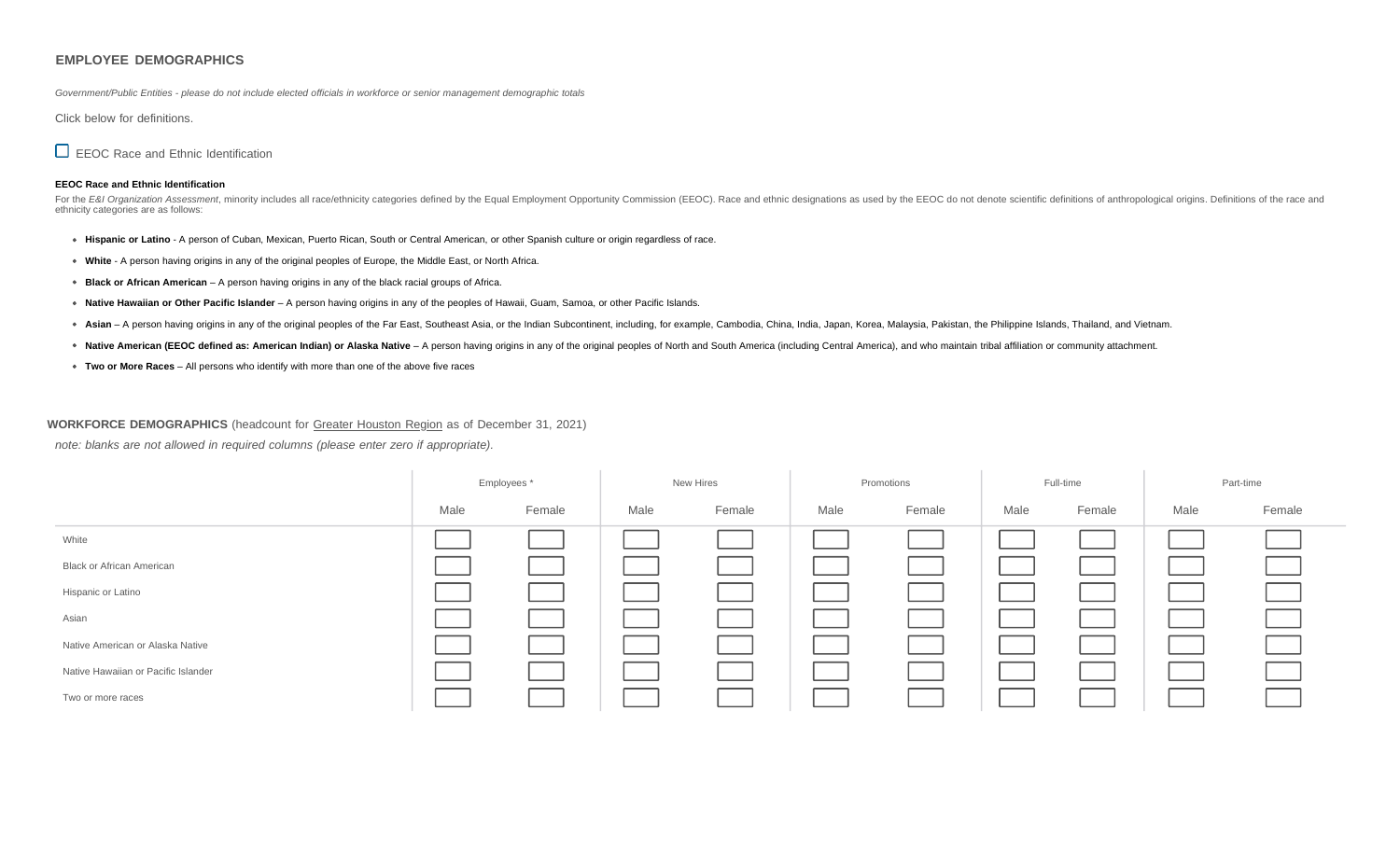# **SENIOR MANAGEMENT DEMOGRAPHICS** (headcount for Greater Houston Region as of December 31, 2021)

Click below for a definition of "Senior Management"

# Senior Management

## **Senior-Level Management**

Senior-level management employees are the most senior staff of an organization. Responsibilities require frequent interaction with the CEO. Examples are: chief executive officers, chief operating officers, chief financial heads, presidents or executive vice presidents of functional areas or operating groups, chief information officers, chief human resources officers, chief marketing officers, chief legal officers, management directors and m minimum, this includes the chief executive/top leader and the direct reports of the chief executive/top leader. Organization structures vary widely, use your discretion when completing this section (adapted from the EEOC d

|                                     |      | Senior Managers * |      | Senior Manager<br>New Hires | Senior Manager<br>Promotions |        |  |
|-------------------------------------|------|-------------------|------|-----------------------------|------------------------------|--------|--|
|                                     | Male | Female            | Male | Female                      | Male                         | Female |  |
| White                               |      |                   |      |                             |                              |        |  |
| <b>Black or African American</b>    |      |                   |      |                             |                              |        |  |
| Hispanic or Latino                  |      |                   |      |                             |                              |        |  |
| Asian                               |      |                   |      |                             |                              |        |  |
|                                     |      | Senior Managers * |      | Senior Manager<br>New Hires | Senior Manager<br>Promotions |        |  |
|                                     | Male | Female            | Male | Female                      | Male                         | Female |  |
| Native American or Alaska Native    |      |                   |      |                             |                              |        |  |
| Native Hawaiian or Pacific Islander |      |                   |      |                             |                              |        |  |
| Two or more races                   |      |                   |      |                             |                              |        |  |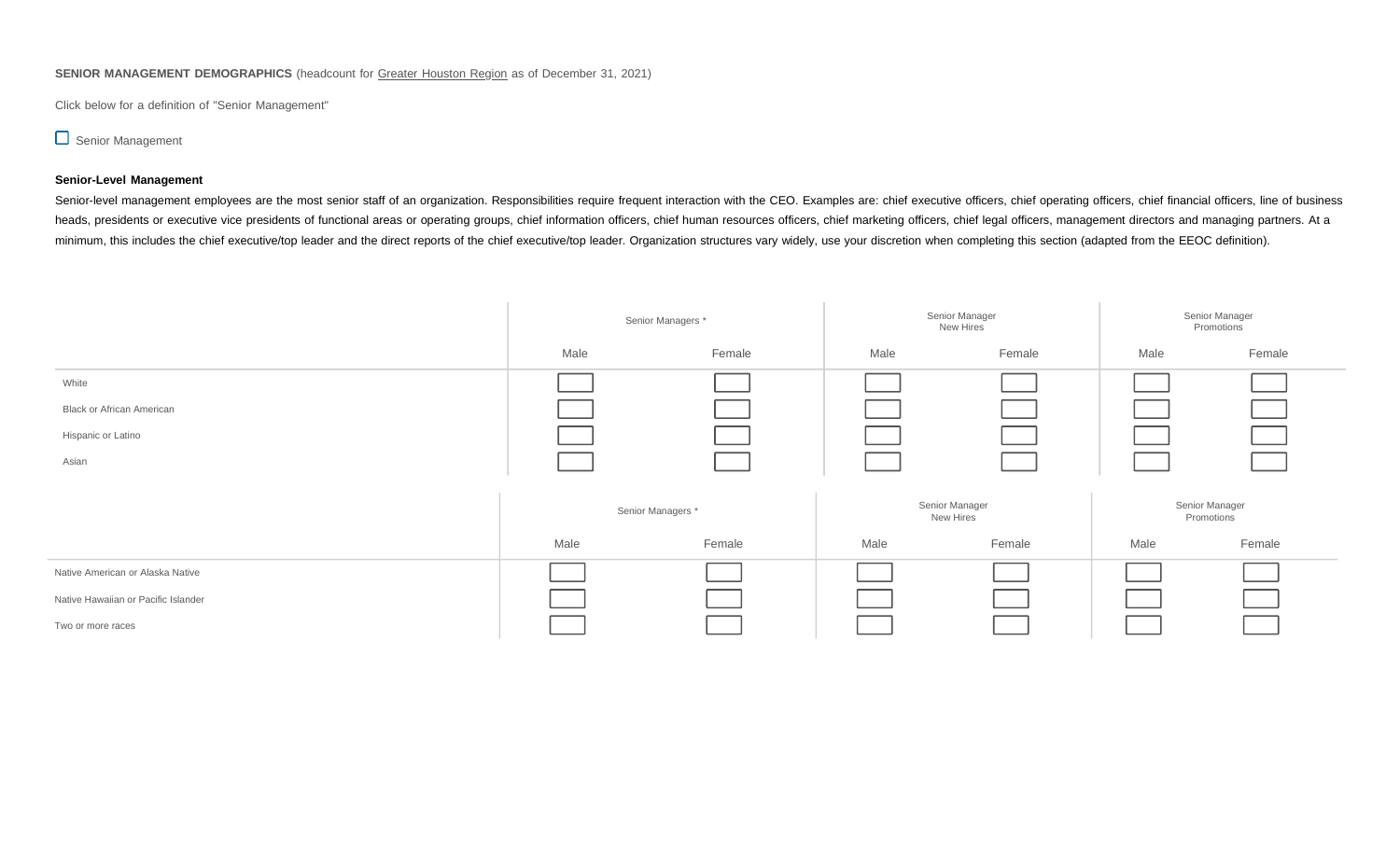# **LAW FIRM DEMOGRAPHICS**

**Organization Size** (total attorneys in Greater Houston Region as of December 31, 2021)

75+ attorneys

15-74 attorneys

1-14 attorneys

# **LAW FIRM DEMOGRAPHICS** (headcount for Greater Houston Region as of December 31, 2021)

|                                        |      | Equity<br>Partners |      | Non-Equity<br>Partners |      | Associates |      | Attorney<br>Positions |      | Professional<br>Staff |      | Managing<br>Partner |      | Partner-in-<br>Charge |      | Executive<br>Committee |      | Compensation<br>Committee |      | Hiring<br>Committee |      | <b>Group Practice</b><br>Leader |
|----------------------------------------|------|--------------------|------|------------------------|------|------------|------|-----------------------|------|-----------------------|------|---------------------|------|-----------------------|------|------------------------|------|---------------------------|------|---------------------|------|---------------------------------|
|                                        | Male | Female             | Male | Female                 | Male | Female     | Male | Female                | Male | Female                | Male | Female              | Male | Female                | Male | Female                 | Male | Female                    | Male | Female              | Male | Female                          |
| White                                  |      |                    |      |                        |      |            |      |                       |      |                       |      |                     |      |                       |      |                        |      |                           |      |                     |      |                                 |
| <b>Black or African American</b>       |      |                    |      |                        |      |            |      |                       |      |                       |      |                     |      |                       |      |                        |      |                           |      |                     |      |                                 |
| Hispanic or Latino                     |      |                    |      |                        |      |            |      |                       |      |                       |      |                     |      |                       |      |                        |      |                           |      |                     |      |                                 |
| Asian                                  |      |                    |      |                        |      |            |      |                       |      |                       |      |                     |      |                       |      |                        |      |                           |      |                     |      |                                 |
| Native American Ior Alaska<br>Native   |      |                    |      |                        |      |            |      |                       |      |                       |      |                     |      |                       |      |                        |      |                           |      |                     |      |                                 |
| Native Hawaiian or Pacific<br>Islander |      |                    |      |                        |      |            |      |                       |      |                       |      |                     |      |                       |      |                        |      |                           |      |                     |      |                                 |
| Two or more races                      |      |                    |      |                        |      |            |      |                       |      |                       |      |                     |      |                       |      |                        |      |                           |      |                     |      |                                 |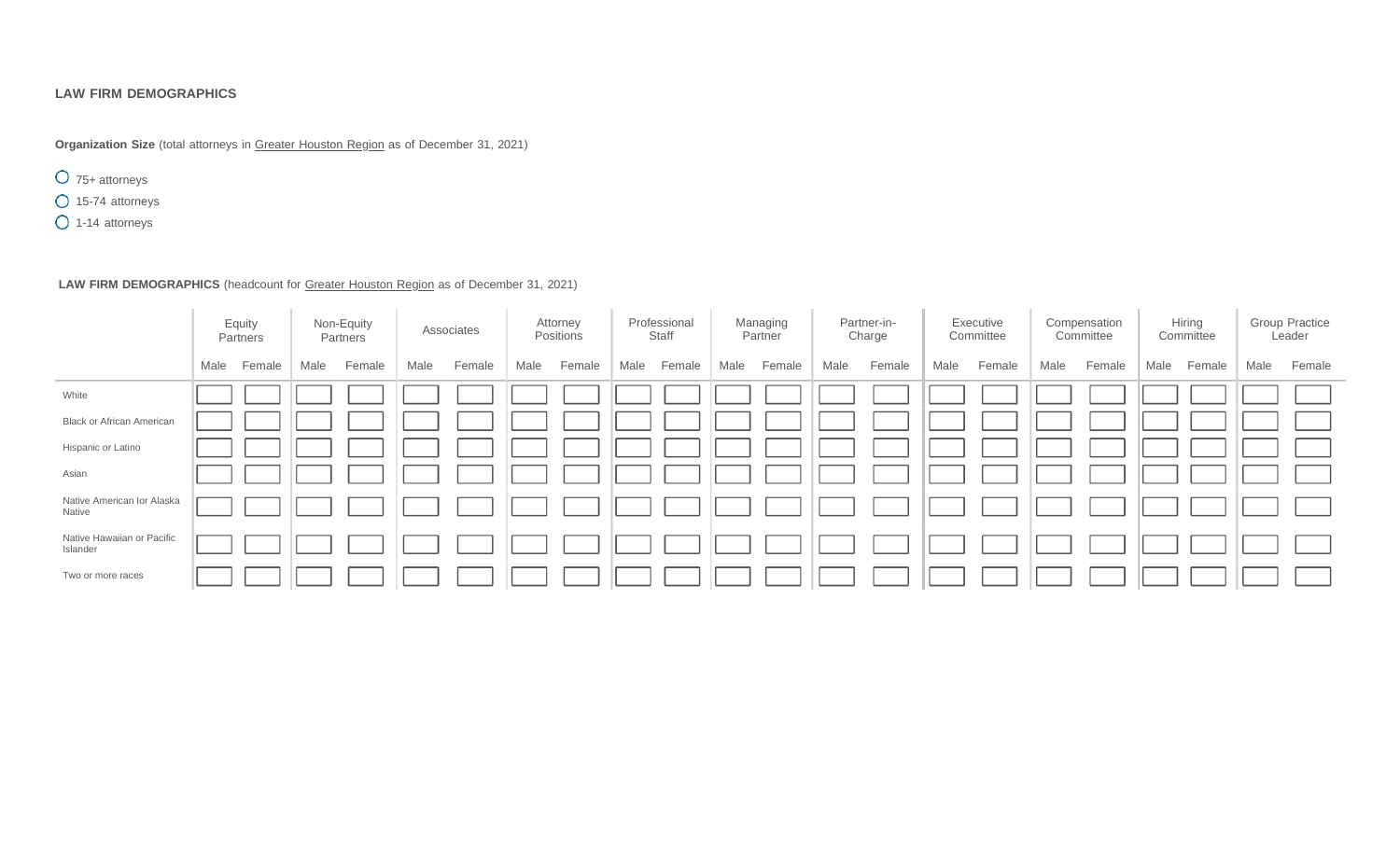# **HIGHER EDUCATION DEMOGRAPHICS** (headcount for Greater Houston Region as of December 31, 2021)

|                                     | Instructional Faculty (tenured) |        |      | <b>Instructional Faculty</b><br>(non-tenured) |      | <b>Full-time Faculty</b> | Part-time Faculty |        | Faculty new hires |        |
|-------------------------------------|---------------------------------|--------|------|-----------------------------------------------|------|--------------------------|-------------------|--------|-------------------|--------|
|                                     | Male                            | Female | Male | Female                                        | Male | Female                   | Male              | Female | Male              | Female |
| White                               |                                 |        |      |                                               |      |                          |                   |        |                   |        |
| <b>Black or African American</b>    |                                 |        |      |                                               |      |                          |                   |        |                   |        |
| Hispanic or Latino                  |                                 |        |      |                                               |      |                          |                   |        |                   |        |
| Asian                               |                                 |        |      |                                               |      |                          |                   |        |                   |        |
| Native American or Alaska Native    |                                 |        |      |                                               |      |                          |                   |        |                   |        |
| Native Hawaiian or Pacific Islander |                                 |        |      |                                               |      |                          |                   |        |                   |        |
| Two or more races                   |                                 |        |      |                                               |      |                          |                   |        |                   |        |

# **STUDENT BODY DEMOGRAPHICS** (headcount for Greater Houston Region as of December 31, 2021)

*note: blanks are not allowed in required columns (please enter zero if appropriate).*

|                                     |      | Full-time Students* |
|-------------------------------------|------|---------------------|
|                                     | Male | Female              |
| White                               |      |                     |
| <b>Black or African American</b>    |      |                     |
| Hispanic or Latino                  |      |                     |
| Asian                               |      |                     |
| Native American or Alaska Native    |      |                     |
| Native Hawaiian or Pacific Islander |      |                     |
| Two or more races                   |      |                     |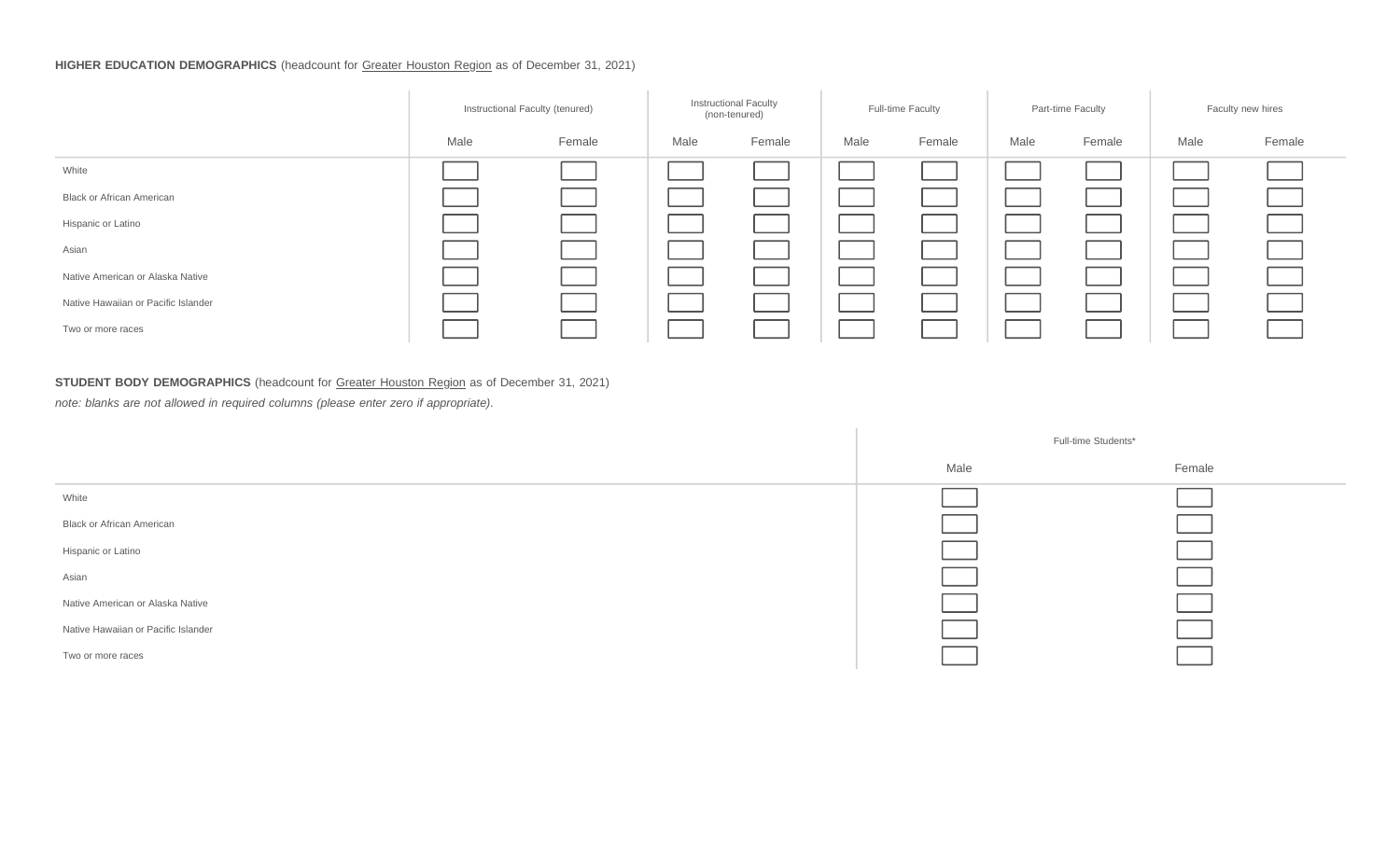# **PROFESSIONAL SERVICES DEMOGRAPHICS** (headcount in Greater Houston Region as of December 31, 2021)

|                                     | Managing Partner |        | Partner in Charge |        | <b>Executive Committee</b> |        | <b>Compensation Committee</b> |        | Hiring Committee |        | Practice Group Leader |        |
|-------------------------------------|------------------|--------|-------------------|--------|----------------------------|--------|-------------------------------|--------|------------------|--------|-----------------------|--------|
|                                     | Male             | Female | Male              | Female | Male                       | Female | Male                          | Female | Male             | Female | Male                  | Female |
| White                               |                  |        |                   |        |                            |        |                               |        |                  |        |                       |        |
| <b>Black or African American</b>    |                  |        |                   |        |                            |        |                               |        |                  |        |                       |        |
| Hispanic or Latino                  |                  |        |                   |        |                            |        |                               |        |                  |        |                       |        |
| Asian                               |                  |        |                   |        |                            |        |                               |        |                  |        |                       |        |
| Native American or Alaska Native    |                  |        |                   |        |                            |        |                               |        |                  |        |                       |        |
| Native Hawaiian or Pacific Islander |                  |        |                   |        |                            |        |                               |        |                  |        |                       |        |
| Two or more races                   |                  |        |                   |        |                            |        |                               |        |                  |        |                       |        |

# **HEALTH CARE DEMOGRAPHICS** (headcount Greater Houston Region as of December 31, 2021)

|                                     |      | Physicians |      | <b>Physicians New Hires</b> |
|-------------------------------------|------|------------|------|-----------------------------|
|                                     | Male | Female     | Male | Female                      |
| White                               |      |            |      |                             |
| <b>Black or African American</b>    |      |            |      |                             |
| Hispanic or Latino                  |      |            |      |                             |
| Asian                               |      |            |      |                             |
| Native American or Alaska Native    |      |            |      |                             |
| Native Hawaiian or Pacific Islander |      |            |      |                             |
| Two or more races                   |      |            |      |                             |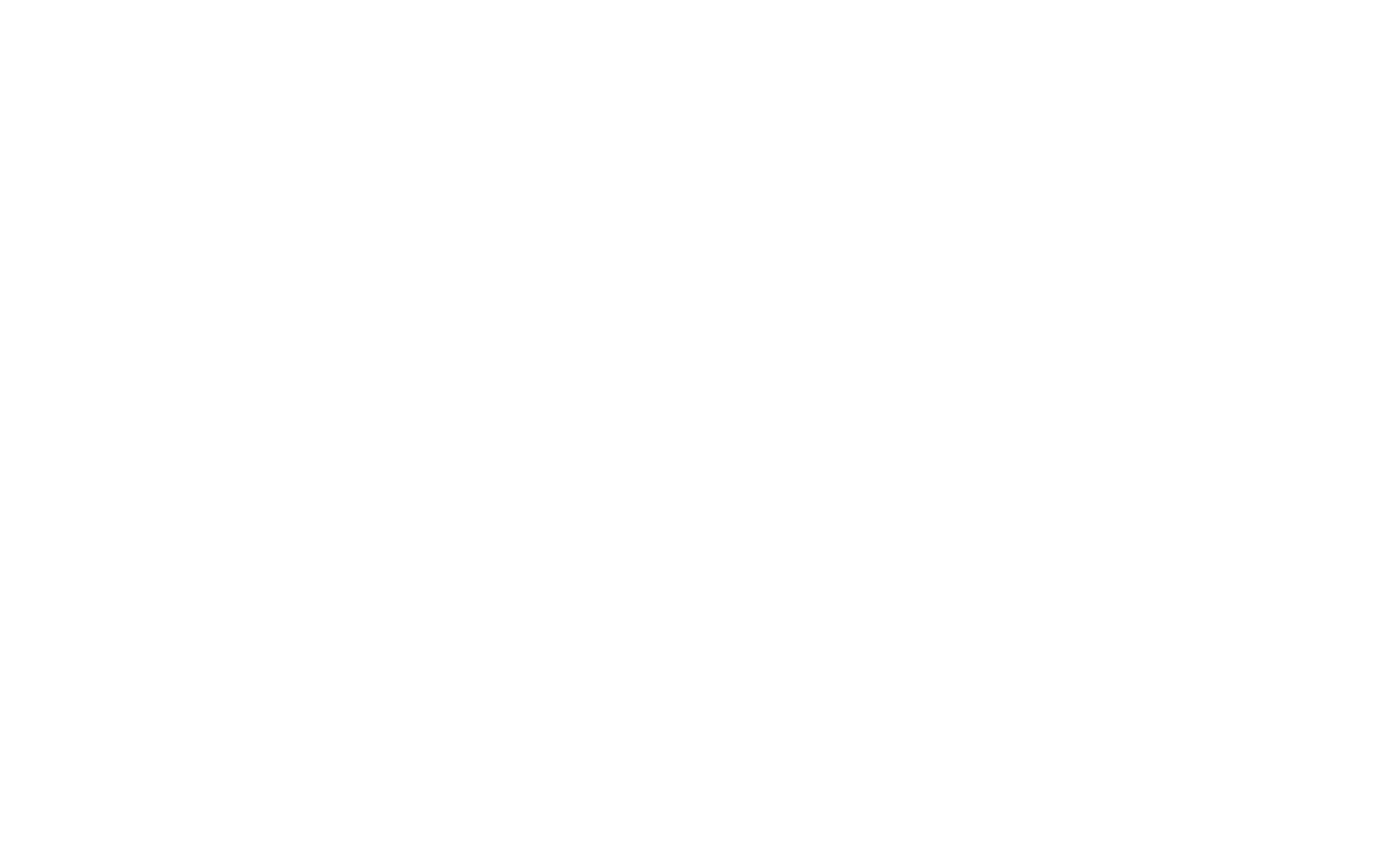# **BOARD DEMOGRAPHICS** (headcount for Greater Houston Region as of December 31, 2021)

*note: blanks are not allowed in required columns (please enter zero if appropriate).*



## **FORMAL DIVERSITY PROGRAM**

Does your organization currently have an initiative or policies in place to encourage a culture of diversity, equity and inclusion?

O Yes

O No

**ASSESSING DIVERSITY, EQUITY & INCLUSION BEST PRACTICES**

#### **ASSESSING DIVERSITY, EQUITY & INCLUSION PRACTICES**

In the next section you will be asked a series of questions related to your current diversity, equity and inclusion practices. The E&I Organization Assessment is a tool for improvement and we strongly encourage you to use purpose. There is no benefit in inflating the answers. If a particular category does not currently apply to your organizations, no selections need to be made.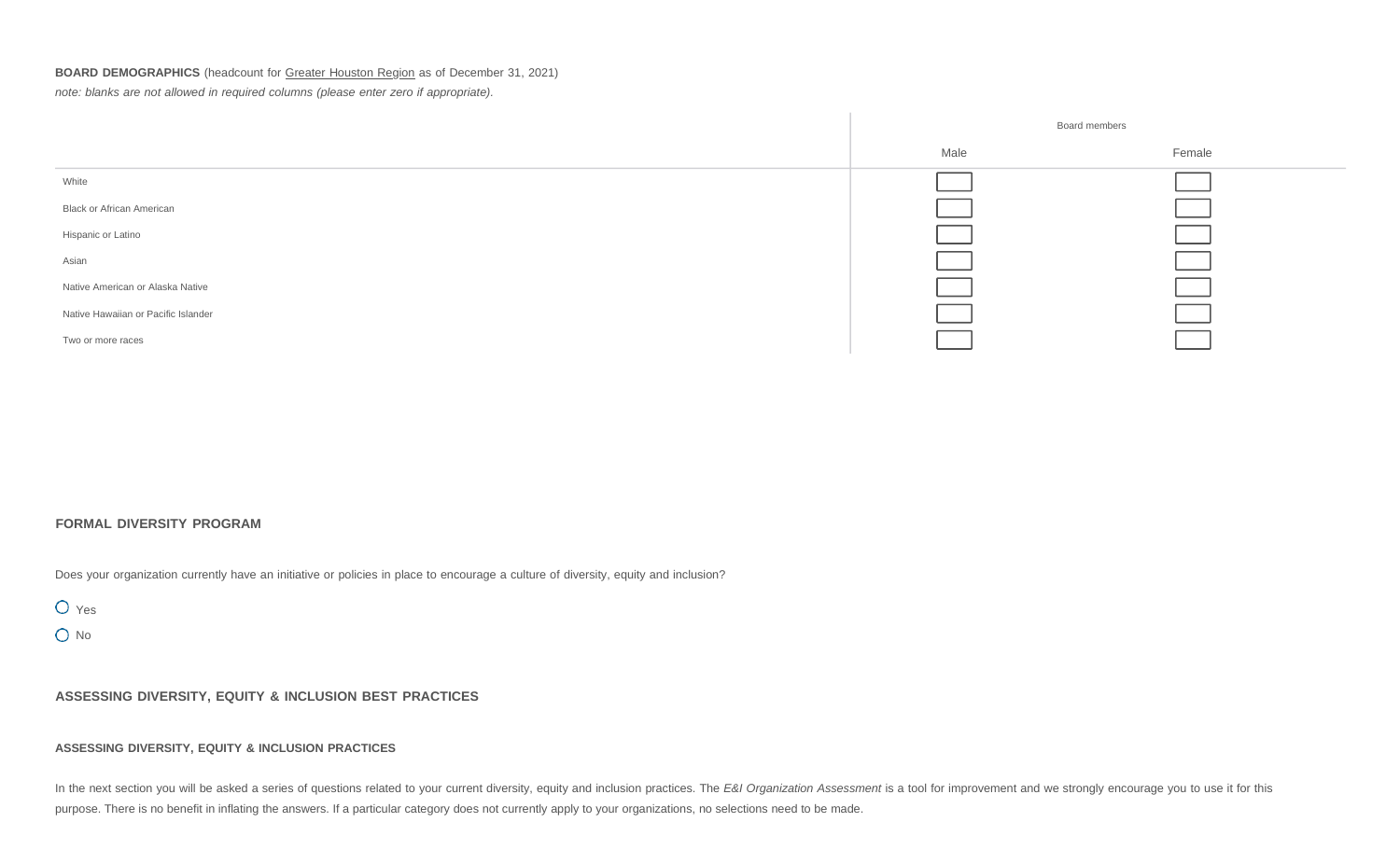The questions in the Best Practice section of the E&I Organization Assessment are based on and taken with permission from The Global Diversity, Equity & Inclusion Benchmarks: Standards for Organizations Around the World (G

For each category included in the Assessment, the benchmarks are divided into 4 levels that indicate progress toward best practices in that category. The levels are defined as follows: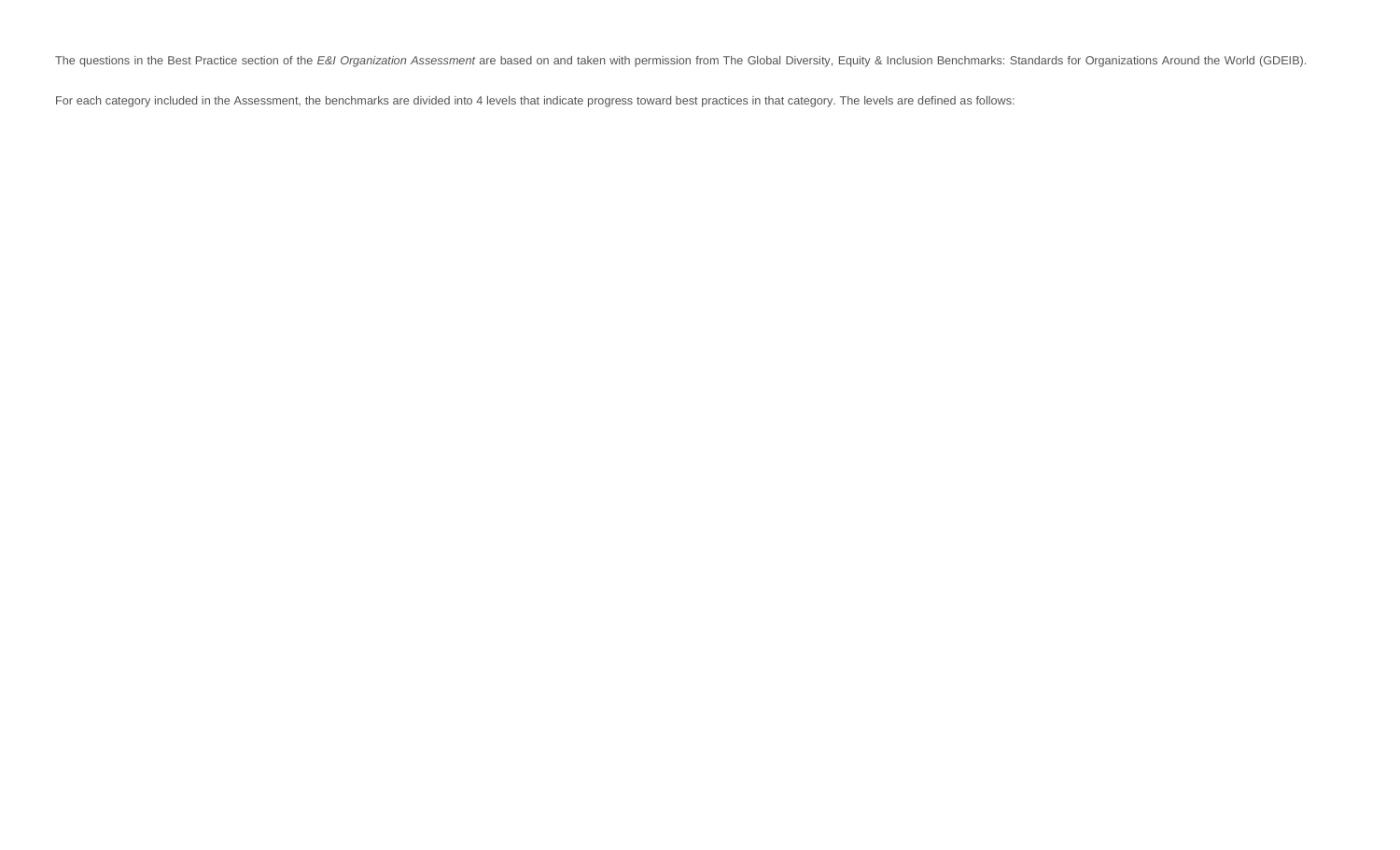#### **Level 5: Best Practice**

Demonstrating current global best practices in DEI; exemplary.

#### **Level 4: Progressive**

Implementing DEI systemically and showing improved results and outcomes beyond what is required or expected.

#### **Level 3: Proactive**

A clear awareness of the value of DEI; starting to implement DEI systemically. This is what is required and expected of all organizations.

#### **Level 2: Reactive**

A compliance-only mindset; actions are taken primarily to comply with relevant laws and social pressures. Doing the bare minimum.

\*Level 1, as defined by the GDEIB, indicates that no DEI work has begun. Thus, we did not include it in the Best Practices section.

Click below for more information on each topic.

**Global Diversity, Equity & Inclusion Benchmarks Model**

**Permission**

**What size organization can benefit most from working with the GDIB?**

#### **Global Diversity, Equity & Inclusion Benchmarks Model**

Diversity, Equity, and Inclusion (DEI) have emerged as worldwide practices that are critical to an organization's success and its sustainability. As with other disciplines, such as quality and safety, standards are needed measure and monitor progress.

The GDEIB is designed to guide organizations to achieve best practices. The model with its 15 categories helps leaders and DEI professionals implement strategies that work as an integrated system. Achieving many of the ben given category is dependent on the achievement of benchmarks in other categories.

The full GDEIB and supporting information can be found at **[centreforglobalinclusion.org](https://centreforglobalinclusion.org/)**

#### **Permission**

From Global Diversity and Inclusion Benchmarks; Standards for Organizations from Around the World © 2021 Yvonne (Nene) Kegomoditswe, Julia O'Mara, and Alan Richter PhD. Used with permission. All rights reserved. Any organization using the GDEIB in any application, in part or in whole, for purposes of education, training, communication, strategy, assessment, measurement, or other purposes, constitutes use. If using theGDEIB for any or all of these purposes, you may obtain permission by submitting a user agreement here: [Permission](https://centreforglobalinclusion.org/permission-agreement/) Agreement | GDIB | The Centre for Global Inclusion

#### **What size organization can benefit most from working with the GDIB?**

Large and medium organizations would benefit most because they potentially have more resources to deploy the staff, programs, and activities needed to achieve the benchmarks. That said, we believe small organizations will useful, although more customization may be required. It should be noted that small organizations may be just as capable of reaching the higher-level benchmarks as medium and large ones.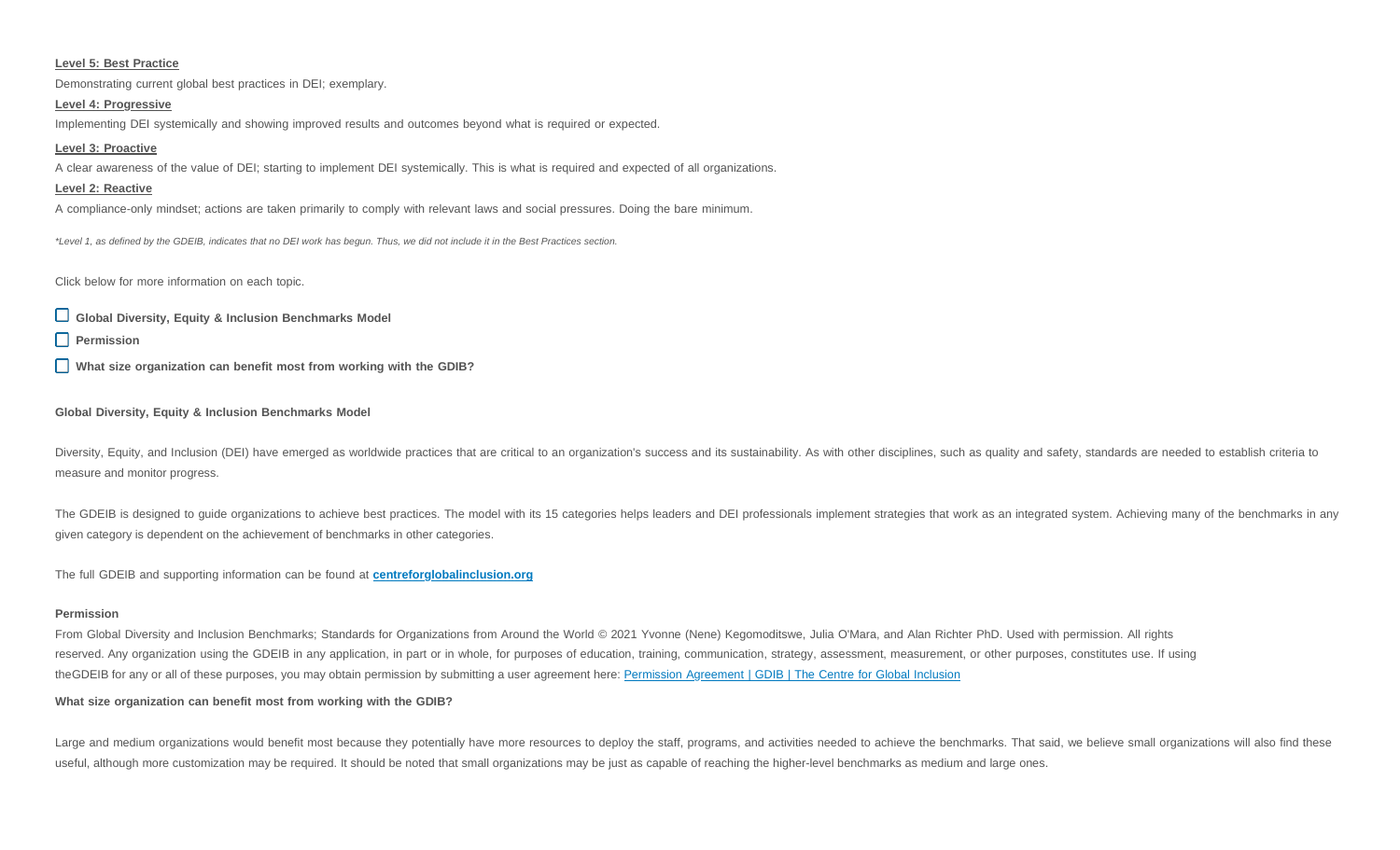## **BEST PRACTICES**

## **CATEGORY 1: VISION, STRATEGY, AND BUSINESS IMPACT**

\*Select all that apply. If this category is not applicable to your organization, you can proceed to the next category.

### **LEVEL 2: REACTIVE**

A basic DEI vision, mission, and strategy have been developed and communicated to all employees.

- DEI is defined broadly to include some dimensions beyond gender, race, and ethnicity.
- Compliance with basic legislation is in place.

### **LEVEL 3: PROACTIVE**

- A DEI vision, mission, strategy, and business impact statement has been developed and communicated to all employees.
- DEI is defined broadly to include visible, non-visible, inherent, and acquired dimensions.
- DEI qualitative and quantitative goals that include input from a variety of internal and external stakeholders are being developed.
- Compliance with legislation that protects human rights and ensures safe workplaces is included in the strategy.

### **LEVEL 4: PROGRESSIVE**

- The organization's DEI vision and goals to embed equity, prevent harassment, and reduce or eliminate discrimination and oppression are part of the organizational strategy.
- The majority of stakeholders acknowledge that DEI is important to the success of the organization.
- DEI competencies that help achieve the DEI strategy are demonstrated by most leaders and a majority of employees.
- The organization has examined its organizational culture and created strategies to eliminate inequities and reduce barriers to inclusion.
- DEI qualitative and quantitative goals are developed with the help of new technologies and algorithms that include input from a variety of stakeholders.
- The organization invests in ethical artificial intelligence to ensure that barriers to inclusion and equity are minimized.

- $\Box$  DEI strategy is an integral part of the overall organizational strategy and is reflected in vision, values, policies, and practices.
- DEI is embedded in organizational culture as a core value, a source of innovation, and a means to belonging, sustainability and success.
- The organization is frequently acknowledged, cited, and benchmarked by others for its DEI accomplishments.
- The organization is proactive and responsive to DEI challenges that are faced by society, including but not limited to political and economic trends, and recognizes that organizations are microcosms of the societies in which they operate.
- The organization continues to strive for excellence and is known for its pioneering DEI initiatives that help change the patterns which perpetuate systemic oppression.
- The organization's strategy includes numerical goals resulting in equitable representation of underrepresented groups across functions and levels.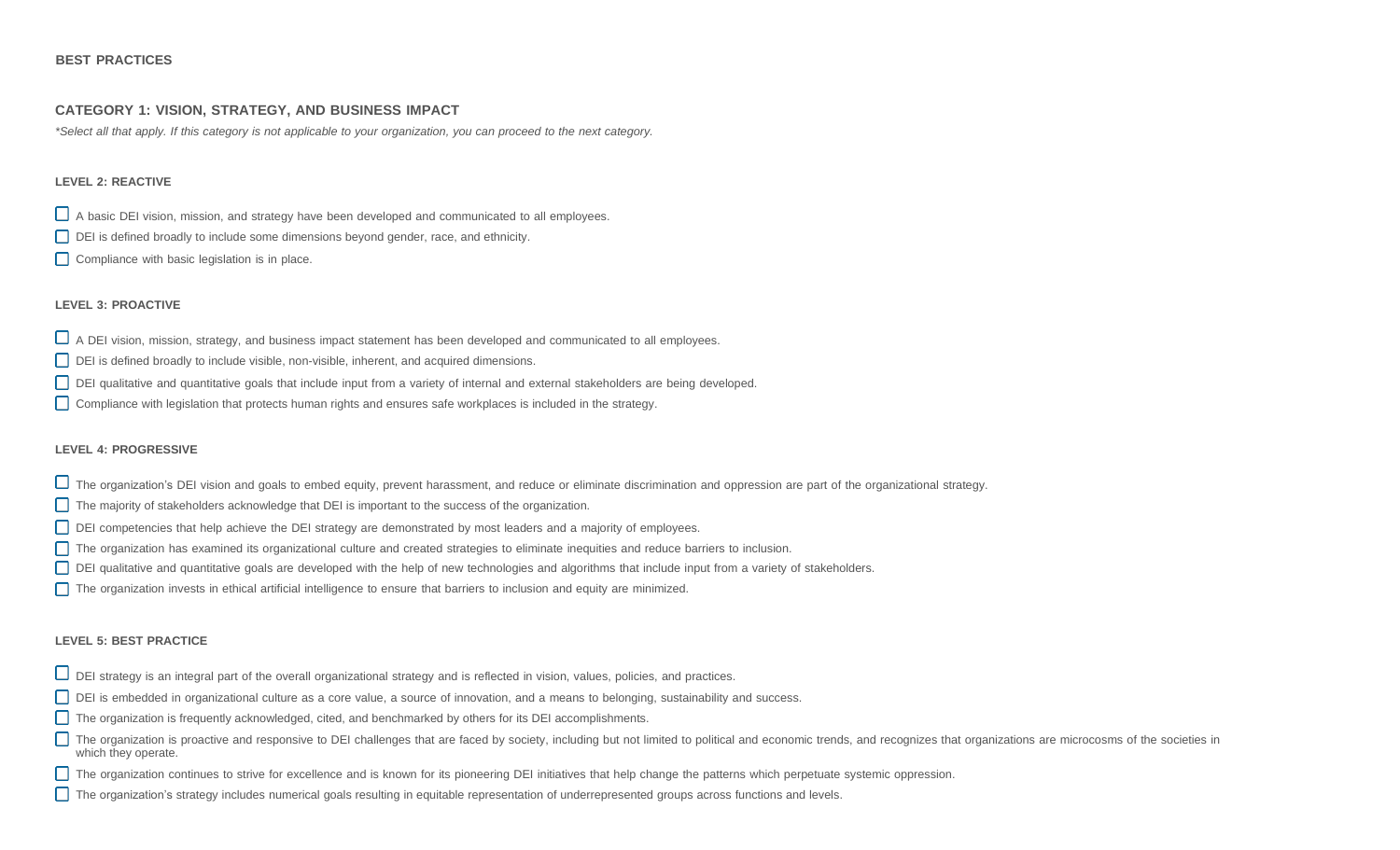# **CATEGORY 2: LEADERSHIP AND ACCOUNTABILITY**

\*Select all that apply. If this category is not applicable to your organization, you can proceed to the next category.

## **LEVEL 2: REACTIVE**

- Leaders are generally unfamiliar or uncomfortable with DEI.
- Although leaders accept some responsibility for DEI, the focus is mainly on complying with regulations.
- Leaders defer regularly to HR or Legal when concerns regarding DEI are observed or reported.

## **LEVEL 3: PROACTIVE**

- $\Box$  DEI is an essential leadership competency and leaders are rated on it.
- Leaders engage in DEI issues important to employees and prevalent in the societies in which they operate.
- □ To increase their knowledge and competence, leaders seek coaching in DEI and provide coaching, sponsoring, and mentoring to others.

# **LEVEL 4: PROGRESSIVE**

- Leaders promote DEI initiatives, communicate the strategy, and provide recognition for DEI champions and advocates.
- The leadership and board of directors are diverse, engaged in DEI issues, and accountable for achieving the DEI strategy.
- Leaders are competent in applying conflict resolution skills to resolve DEI-related grievances and challenges.
- Leaders are rewarded for demonstrating high competency in DEI.

- □ Leaders are change agents and role models for DEI. They inspire others to take individual responsibility and become role models themselves.
- A large majority of employees across a wide array of diversity dimensions rate their leaders as trustworthy, citing equitable and inclusive treatment.
- Leaders and board members publicly support DEI-related initiatives, even if they are perceived to be controversial or come with personal risk.
- Leaders ensure that DEI is systemic, sustainable, and involves cross-functional collaboration.
- Leaders take accountability for DEI, help create both a psychologically and physically safe workplace, and accept consequences for their actions.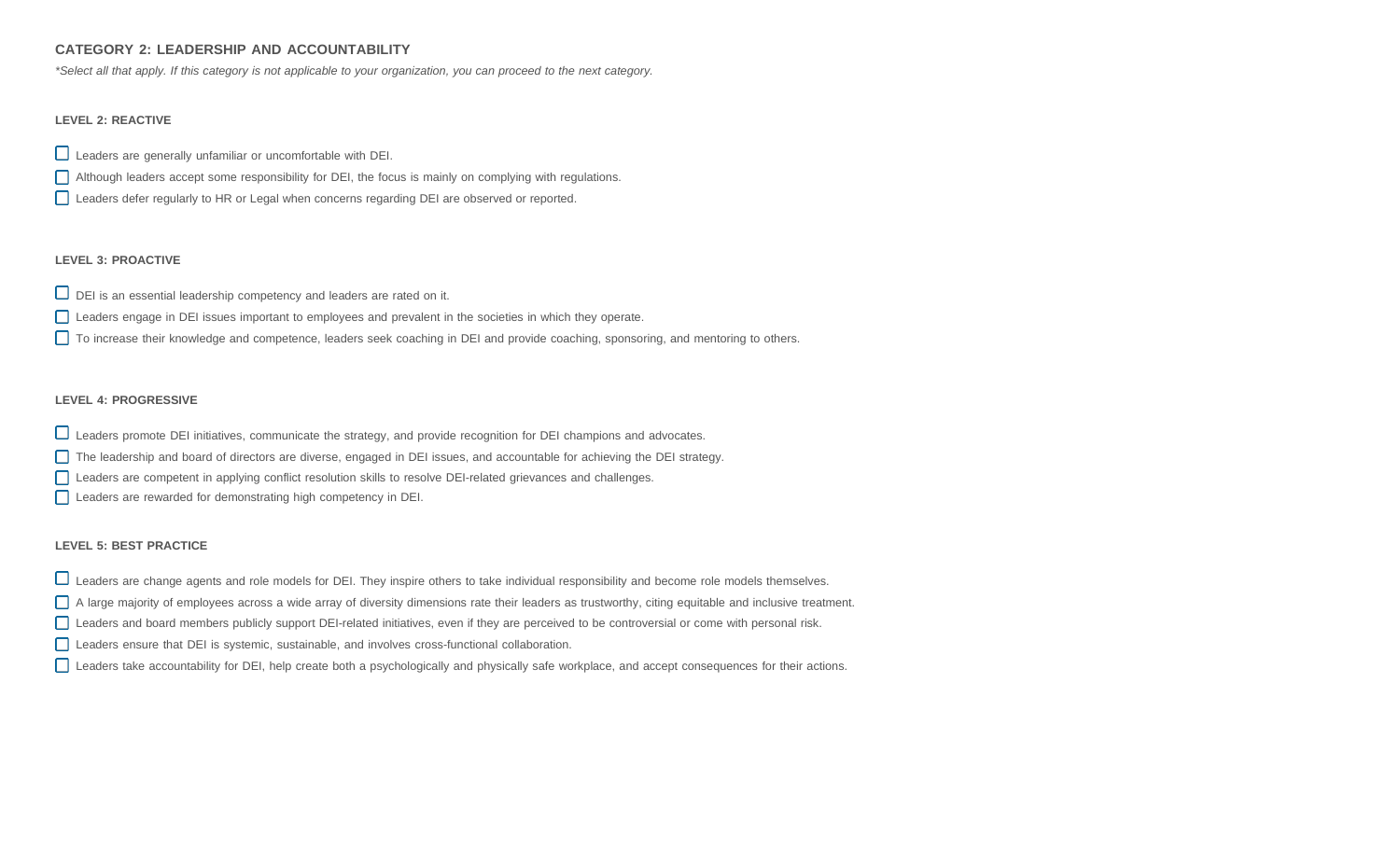# **CATEGORY 3: DEI STRUCTURE AND IMPLEMENTATION**

\*Select all that apply. If this category is not applicable to your organization, you can proceed to the next category.

## **LEVEL 2: REACTIVE**

- $\Box$  DEI is simply an additional duty of the human resources, legal, or other department.
- Diversity networks and DEI committees may exist, but they have no real power, influence, or resources.

## **LEVEL 3: PROACTIVE**

- $\Box$  The organization has a DEI champion/leader with responsibility for DEI.
- Departments have their own DEI councils/committees.
- A budget has been allocated to cover DEI implementation, including support for diversity networks.
- If the organization has labor unions or similar groups, they are engaged and included in DEI efforts.
- Members of the DEI department or function are called upon for advice, counsel, and expertise.

### **LEVEL 4: PROGRESSIVE**

- $\Box$  The board of directors has a committee dedicated to DEI.
- The organization provides resources, staffing, and support to help ensure implementation of its DEI strategy.
- The DEI function is headed by an influential leader who is knowledgeable about and committed to DEI.
- An organization-wide DEI council/committee, which includes line and staff employees, is given visible and meaningful support by leaders.
- Diversity networks are recognized as credible, influential, and valued resources to the organization. They sometimes coordinate in recognition of their intersectionality.
- All departments/business units collaborate to ensure a holistic and integrated approach to DEI.

- $\Box$  The most senior person responsible for DEI is an equal and influential partner on the senior leadership team.
- DEI is integrated into core organizational structures, policies, systems, and practices.
- Diversity is reflected equitably in all levels and functions.
- Inclusive/universal design of buildings, products, services, and emerging technologies helps ensure accessibility for all.
- The organization's governance structure is supported by inclusive practices to mitigate concentrations of power and dominance.
- The organization ensures that structures for elected positions (for example in unions and diversity networks, and community/political positions) are fair and equitable.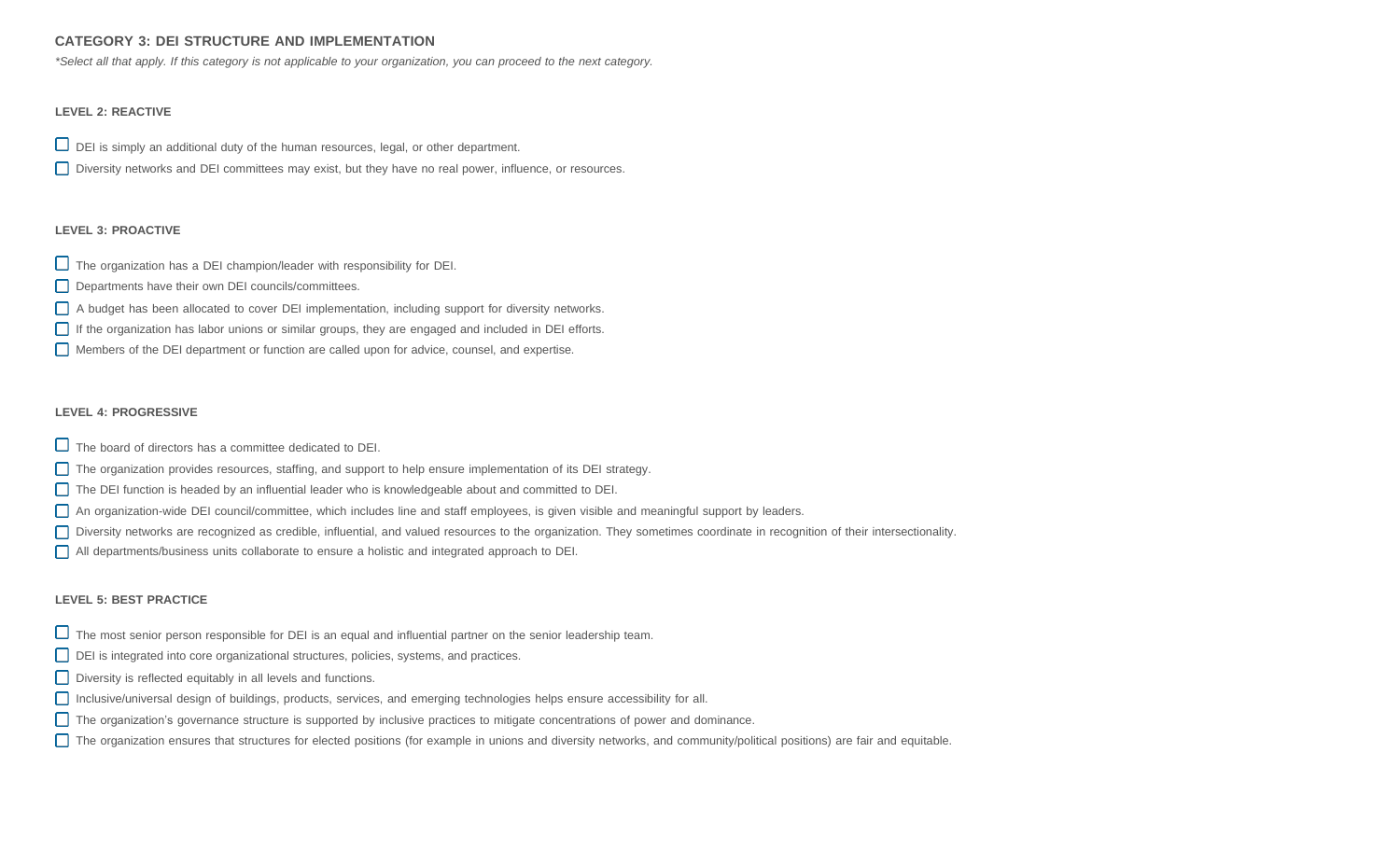# **CATEGORY 4: RECRUITMENT**

\*Select all that apply. If this category is not applicable to your organization, you can proceed to the next category.

# **LEVEL 2: REACTIVE**

- $\square$  Recruitment is based primarily on representation to meet numerical goals or targets.
- Recruitment practices do not include sourcing diverse candidates from underrepresented groups.
- Interviewers do not consider how people from different cultures and backgrounds may respond to interview questions and methods.

# **LEVEL 3: PROACTIVE**

- $\Box$  Interviewers conduct culturally competent interviews.
- Staff are hired for their competence and their ability to bring diverse perspectives to the work and not only because they are from an underrepresented identity group.
- The organization's advertisements and/or diversity networks reach broad pools of diverse talent.
- External search firms are selected based in part on their expertise in diversity recruiting.

# **LEVEL 4: PROGRESSIVE**

- $\Box$  The organization effectively recruits from representative labor markets.
- Recruitment includes advertising on DEI-focused websites and in a variety of other media.
- Recruitment and selection panels are diverse and knowledgeable about recruiting processes and in mitigating biases.

- The organization's attraction and hiring processes result in measurable, transparent, and equitable recruitment.
- The organization's reputation for quality DEI efforts enhances its ability to attract diverse and underrepresented employees.
- When technological solutions are used for recruitment, the organization implements practices to minimize or remove algorithmic bias.
- The organization conducts regular evaluations of recruiting practices to ensure that candidates from different groups and identities are given equitable opportunities.
- There are clear measures of success throughout the recruitment process, such as the percentage of diverse and underrepresented applicants at each stage.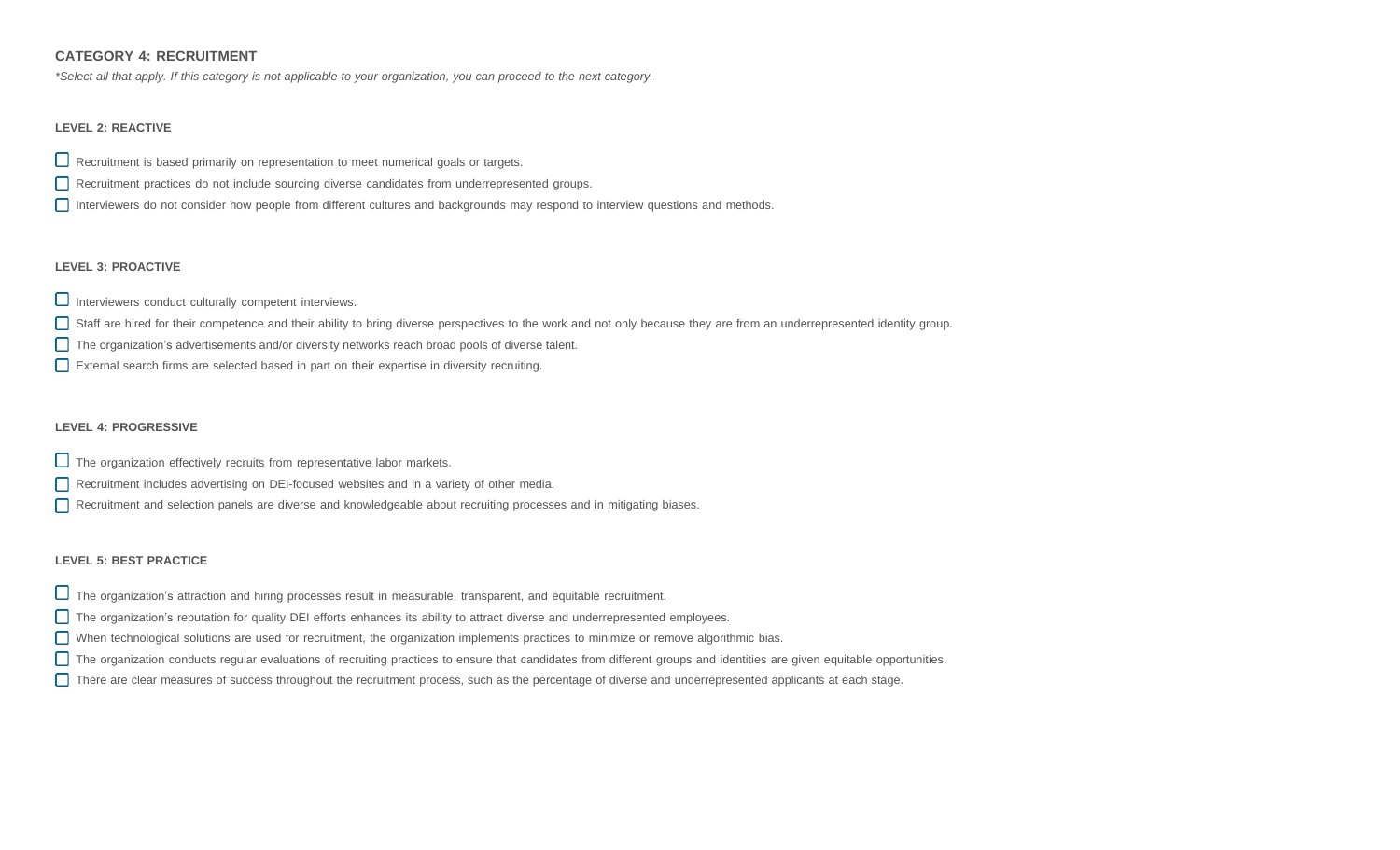# **CATEGORY 5: ADVANCEMENT AND RETENTION**

\*Select all that apply. If this category is not applicable to your organization, you can proceed to the next category.

## **LEVEL 2: REACTIVE**

Advancement and promotion processes are based primarily on representation to meet numerical or equity goals or targets.

#### **LEVEL 3: PROACTIVE**

- $\Box$  An onboarding process is beginning to show effectiveness at integrating underrepresented employees into the organization.
- $\Box$  The workforce is beginning to reflect the diversity found in the organization's labor markets.
- Turnover is actively and regularly tracked with exit interviews to understand DEI issues and remove barriers to retention.
- The organization offers a variety of advancement opportunities responsive to diverse needs.
- The organization addresses conscious and unconscious bias in its entire talent development processes.

#### **LEVEL 4: PROGRESSIVE**

- The organization's talent management plan emphasizes retention of underrepresented employees at most levels and in most functions.
- All employees are encouraged to consider advancement opportunities and positions outside their current functional, technical, or professional area.
- The organization counteracts bias in advancement and develops practices to overcome inequities.
- The organization has established mentoring and/or coaching processes to help ensure advancement and retention.
- The organization conducts regular stay and exit interviews to understand its culture of inclusion and belonging.

- The organization's talent management, advancement, and retention processes result in equitable treatment of employees.
- Diverse employees hold positions at all levels and functions to ensure equitable representation.
- The organization's reputation for quality DEI initiatives enhances its ability to retain and advance diverse employees.
- The pool of candidates in the organization's succession plan is diverse along multiple dimensions and prioritizes underrepresented groups.
- Turnover is at an acceptable rate. Adverse impact, unfairness, and discrimination are not the primary cause of turnover.
- $\Box$  The onboarding process results in all new employees feeling valued and included.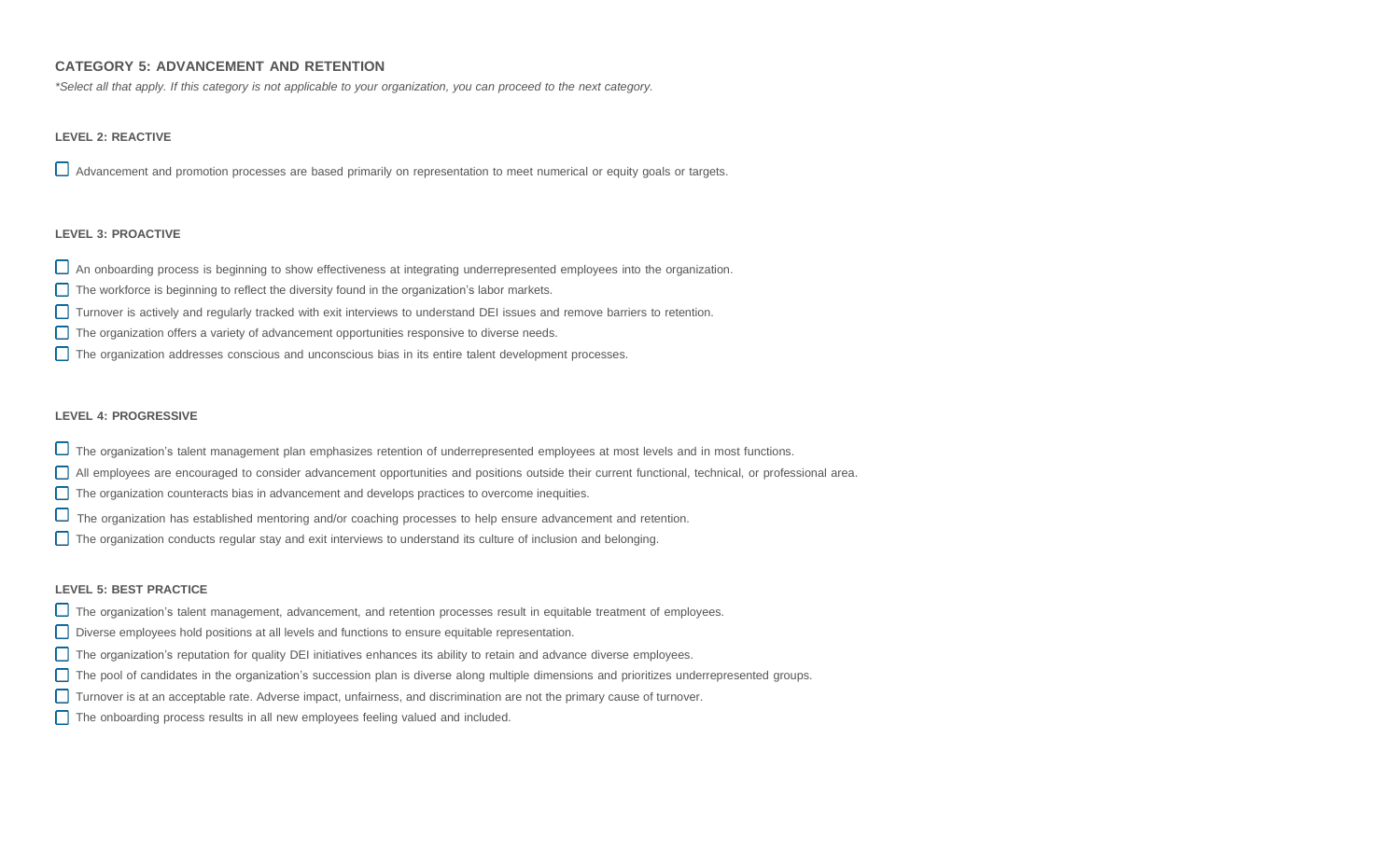# **CATEGORY 6: JOB DESIGN, CLASSIFICATION, AND COMPENSATION**

\*Select all that apply. If this category is not applicable to your organization, you can proceed to the next category.

# **LEVEL 2: REACTIVE**

Some written procedures exist for classifying jobs and determining compensation, but these are frequently determined by supervisors' personal preferences.

- **Pay equity is measured and audited only if required by law.**
- $\Box$  The organization adheres to locally agreed upon minimum wage levels.
- Based on stereotypes involving language, gender, age, race, culture or disability, some jobs are thought to be a "better fit" for members of certain groups.

### **LEVEL 3: PROACTIVE**

- $\Box$  The organization pays wages that exceed the legal minimum for the local marketplace.
- Work and job roles are designed to align individual talents and needs with organizational requirements.
- Job classification and compensation systems are understood by most employees.
- The organization has standardized job designs to minimize subjectivity and ensure equity.

### **LEVEL 4: PROGRESSIVE**

- $\Box$  Classification and compensation systems are regularly reviewed to address inequities.
- There are measures in place to ensure that the role, authority, decision making, and benefits of a job do not change when a member of an underrepresented group is hired.
- Employees are paid for performance and outcomes rather than attendance.
- Job requirements and descriptions are clear and not confused with non-job-related factors, especially those based on preferences and biases.
- $\Box$  Job design accommodates employees' need for part time or flexible work, working non-standard hours, working remotely, and taking leave for personal or other reasons.

- $\Box$  The organization maintains equitable job design, classification, and compensation practices.
- Jobs are designed to ensure that roles and responsibilities support work/life integration and decent work for all.
- Regular reviews of pay differentials are conducted and discrepancies between underrepresented groups and dominant groups are eliminated.
- Performance, pay, bonuses, and promotions are tied to a variety of DEI measures.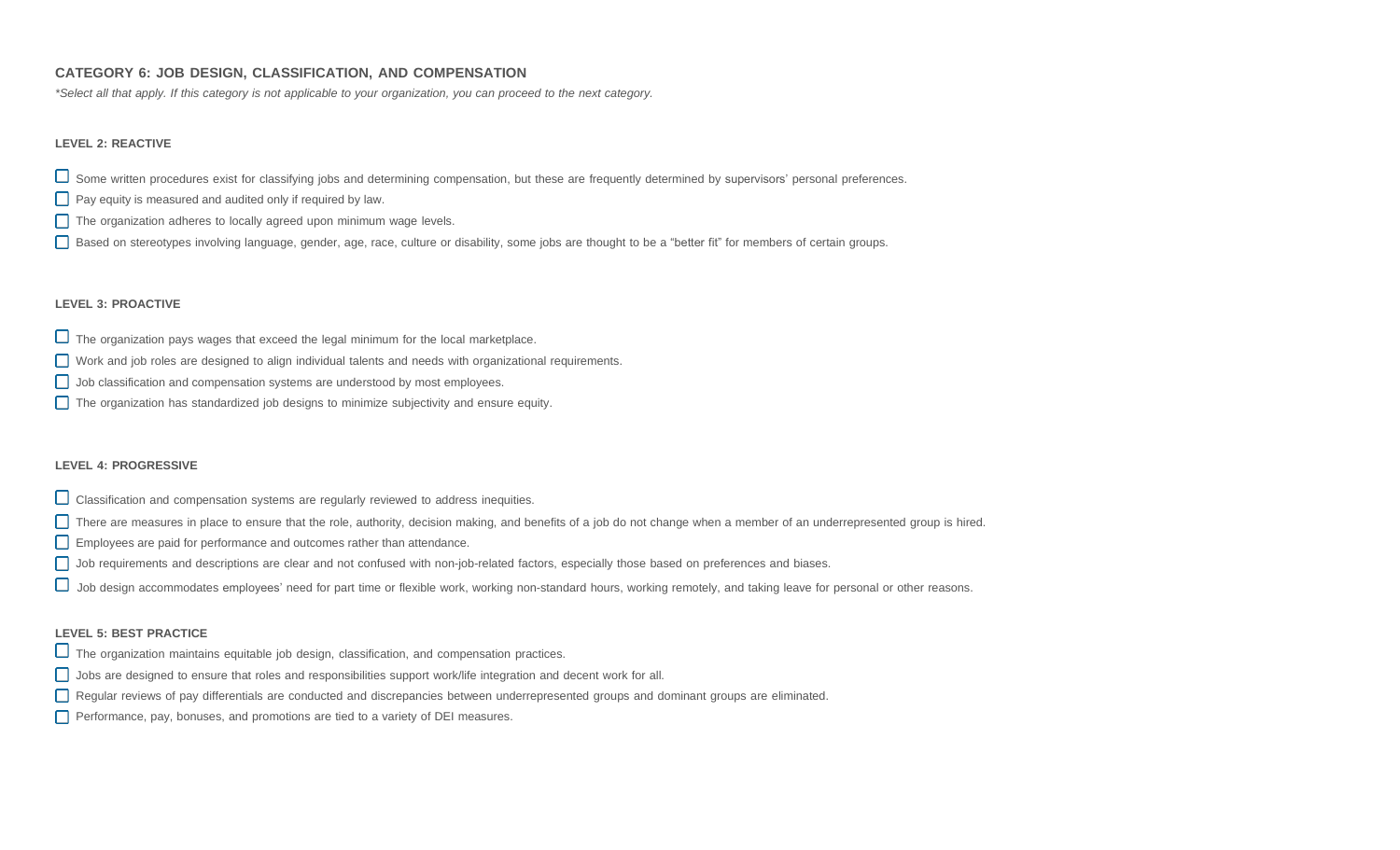# **CATEGORY 7: WORK-LIFE INTEGRATION, FLEXIBILITY, AND BENEFITS**

\*Select all that apply. If this category is not applicable to your organization, you can proceed to the next category.

## **LEVEL 2: REACTIVE**

Benefit programs generally are "one-size-fits-all" and their value or relevance to employees is not monitored.

- Work schedules are generally traditional, inflexible, or compliance driven.
- Flexibility may be applied inconsistently or perceived as favoritism.

# **LEVEL 3: PROACTIVE**

 $\Box$  The organizational culture equitably treats those who work flexible schedules.

- Religious practices, cultural celebrations, and holidays are accommodated, even when they are not the practices of the dominant culture.
- Flexibility in personal appearance and designing one's workspace are accepted if done in a non-offensive manner and under an agreed upon policy.

## **LEVEL 4: PROGRESSIVE**

- $\Box$  Policies and practices guard against favouritism and are communicated and applied equitably across the organization in a culturally sensitive way.
- An inclusive concept of family that is multicultural and non-patriarchal guides family-friendly policies including childcare and eldercare, emergency care.
- Paid leave beyond what is legally required is provided and used. The definition of family is inclusive. This may include caregiving for partners, children, and adult dependents or bereavement for extended families.
- Using flexible work arrangements does not negatively impact employee performance, evaluation, advancement, or benefits.
- Facilities and accommodations for meditation, religious practices, lactation, and other needs are provided.
- Technology support for mobility, disabilities, mental health, and flexible work arrangements are available for employees.

- $\Box$  The organization's policies and practices regarding benefits, work-life integration and flexibility meet the organization's commitment to decent work, psychological safety, and respect for human rights.
- □ A comprehensive range of flexible benefits and services, including education, counseling, and physical and mental health services are provided equitably to all employees whether permanent or temporary.
- The organization gives benefits to part-time and temporary employees.
- All leaders model and encourage work-life integration.
- Working part-time, job sharing, working remotely, and other flexible work arrangements are available for all appropriate positions and levels.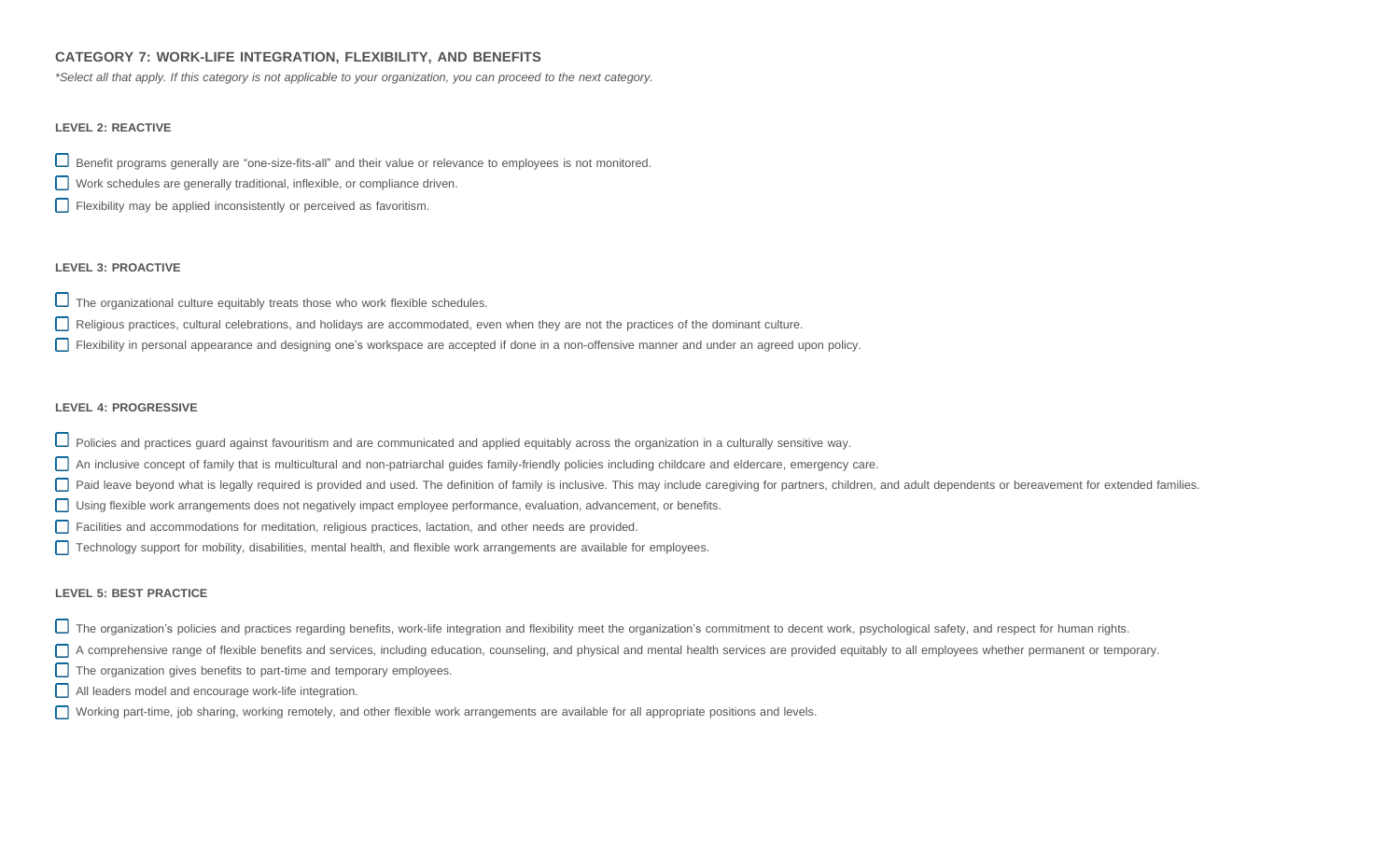# **CATEGORY 8: ASSESSMENT, MEASUREMENT, AND RESEARCH**

\*Select all that apply. If this category is not applicable to your organization, you can proceed to the next category.

# **LEVEL 2: REACTIVE**

 $\Box$  Representation of groups of some diversity dimensions are monitored, but only if required by law.

Measurements are primarily based on past indicators, such as turnover, lawsuits, and complaints.

# **LEVEL 3: PROACTIVE**

- $\Box$  Employees regard DEI measurements as credible and they participate willingly in assessment, measurement, and research.
- Cultural audits, assessments, and surveys take into account such issues as language, education levels, complexity, and accessibility.
- Data are sorted by self-identified characteristics and diversity dimensions to increase an organization's learnings about employee groups.
- The organization regularly conducts a census of employee demographics and monitors representation throughout the organization.
- The principles of self-identification for use in collection of employee information is clear, applied ethically, and agreed-upon by all impacted parties.

## **LEVEL 4: PROGRESSIVE**

- Integrated, multiple approaches to monitoring and evaluating DEI goals are implemented to track their impact, outcomes, and effectiveness.
- The organization invests in research to study DEI for both internal and external purposes.
- DEI measurement is integrated into assessment tools, such as engagement surveys or cultural audits.
- All employees are measured on their performance, which includes DEI goals.
- Information from all assessments from employees, former employees, and customers shape future DEI initiatives.
- Culturally competent artificial intelligence is used to identify and minimize bias in assessment tools.
- All organizational assessments have been reviewed from a DEI perspective and work to counteract bias.

- $\Box$  In-depth DEI assessments are regularly conducted on the overall organization and within departments, and the results are incorporated into strategy and implementation.
- The organization regularly reports and reviews progress against benchmarks and has consistently demonstrated significant improvements in meeting DEI goals over several years.
- The organization is known for its investment in DEI research and the impact of research on organizational performance.
- A reputational risk assessment including several DEI issues, such as racism, sexism, homophobia, harassment, disability discrimination, and other forms of discrimination, is regularly conducted.
- The organization ensures that the design of its assessment, measurement, and research incorporate DEI perspectives.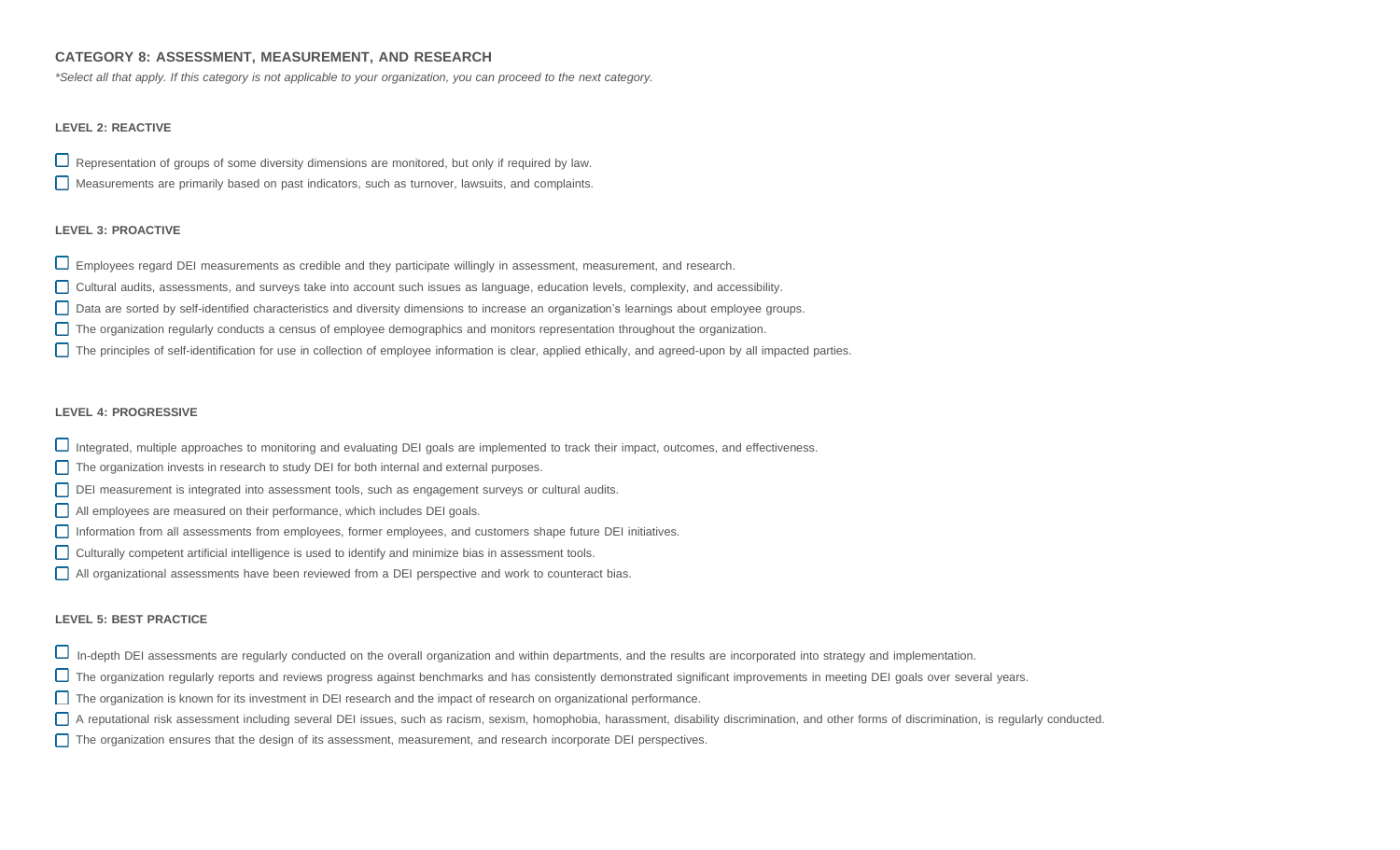# **CATEGORY 9: DEI COMMUNICATIONS**

\*Select all that apply. If this category is not applicable to your organization, you can proceed to the next category.

#### **LEVEL 2: REACTIVE**

- $\Box$  DEI communication is done solely to remind or educate employees about adhering to policy and compliance requirements.
- Most DEI communication is disseminated by councils/ committees or diversity networks rather than through regular organizational channels and therefore is sometimes seen as not officially endorsed by the organization.
- **Language translations are only provided when legally required.**

#### **LEVEL 3: PROACTIVE**

- $\Box$  The organization integrates DEI into many aspects of communication.
- The organization encourages employees to discuss DEI and provide input to the organization's initiatives.
- The organization enables employees to indicate gender pronouns, if desired, on email signatures and other written communication.
- Translations and other accessible formats are provided when needed. Communication is location-sensitive across countries, dialects, and languages, including braille, sign language, and closed captioning.

#### **LEVEL 4: PROGRESSIVE**

- The purposes of DEI initiatives are clearly stated, and communication strategies are adapted for different stakeholders.
- Information on DEI is sent frequently and systematically through a variety of channels to employees and other stakeholders.
- Communications professionals and speechwriters are knowledgeable about DEI and they include DEI messages in general communications.
- The organization has a framework to leverage social media in both internal and external communication platforms.
- The organization proactively addresses socially-charged issues and events related to DEI internally and externally, including on social media.

- $\Box$  The organization is known for its high-quality DEI initiatives that are regularly communicated internally and externally enhancing the organization's reputation.
- DEI content is easily and quickly located on the organization's websites. Information is thorough, regularly updated, and fully accessible.
- The organization has made and communicated a policy on the use of inclusive language on race and ethnicity, gender, gender identity, and gender expression, sexual orientation, disability, and other dimensions.
- The organization uses bold and transparent communication in naming and dealing with challenging issues such as racism, sexism, homophobia, privilege, toxic masculinity, and white supremacy.
- The organization uses live and accurate translation services to ensure accessibility and linguistic inclusion.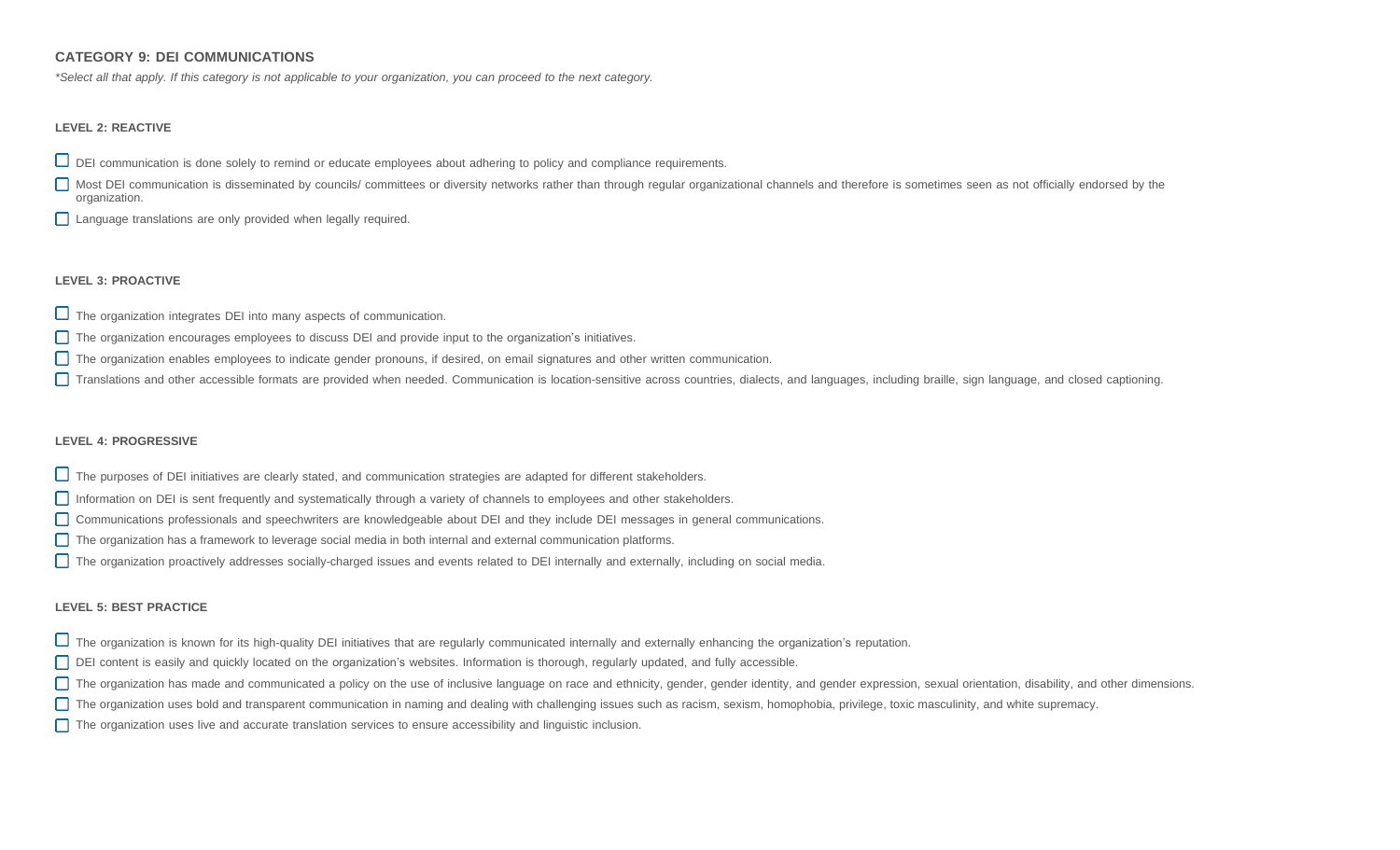# **CATEGORY 10: DEI LEARNING AND DEVELOPMENT**

\*Select all that apply. If this category is not applicable to your organization, you can proceed to the next category.

## **LEVEL 2: REACTIVE**

DEI learning is brief and focused only on educating employees about policies, meeting legal requirements, or addressing inappropriate language or labels.

- DEI programs are primarily packaged and are not tailored for local and specific cultural needs and issues.
- Learning programs may be offered in reaction to special dates such as women's or pride month, with no linkage to strategy.

## **LEVEL 3: PROACTIVE**

- Employees are exposed to and actively seek engagement across organizational functions, as well as externally with diverse markets and stakeholders.
- Experiential learning, including virtual reality and simulations, is used to help employees experience different identities and learn how to best respond to DEI situations.
- The organization ensures that all staff are able to fully participate in virtual meetings, innovative learning methods, and the use of technology.
- All employees and, if needed, their families, receive cultural awareness training when relocating internationally, and when working with international teams.
- The organization encourages cultural celebrations and organization-wide activities that combine social interaction with DEI learning.
- When possible all training sessions are populated with a diverse group of learners to offer an experience of working with others who represent different diversity dimensions.

### **LEVEL 4: PROGRESSIVE**

- DEI professionals, experts in learning methods and intercultural education, members of diversity networks, and organizational leaders are involved in the design, development, delivery, workplace application, and evaluation of DEI learning and education.
- DEI content is adapted and customized to the local environment, cultural nuances, languages, and social and political realities.
- DEI learning and education involves ongoing, multi-year, developmental curricula.
- All employees and key external stakeholders are educated on the importance of equity and ways to mitigate and remove discrimination and bias.
- The organization provides training to both current and new suppliers on how to engage and access supplier opportunities.
- A variety of innovative DEI tools including micro-learning, chatbots, gaming, social media, blended learning, coaching, physical classrooms and virtual platforms, and instructor-led learning, are accessible to all employees regardless of level, location, or function.

- $\Box$  DEI is integrated into all learning offered internally and externally.
- DEI learning programs result in behavior change that advances the organization's strategy and enhances inclusion and equity.
- Learning and education addresses racism, anti-racism, sexism, white supremacy, privilege, internalized oppression, classism/casteism, homophobia, transphobia, religious bias, disabilities, mental health awareness, and other issues.
- Development through involvement in high-profile projects is transparent and encouraged for underrepresented groups.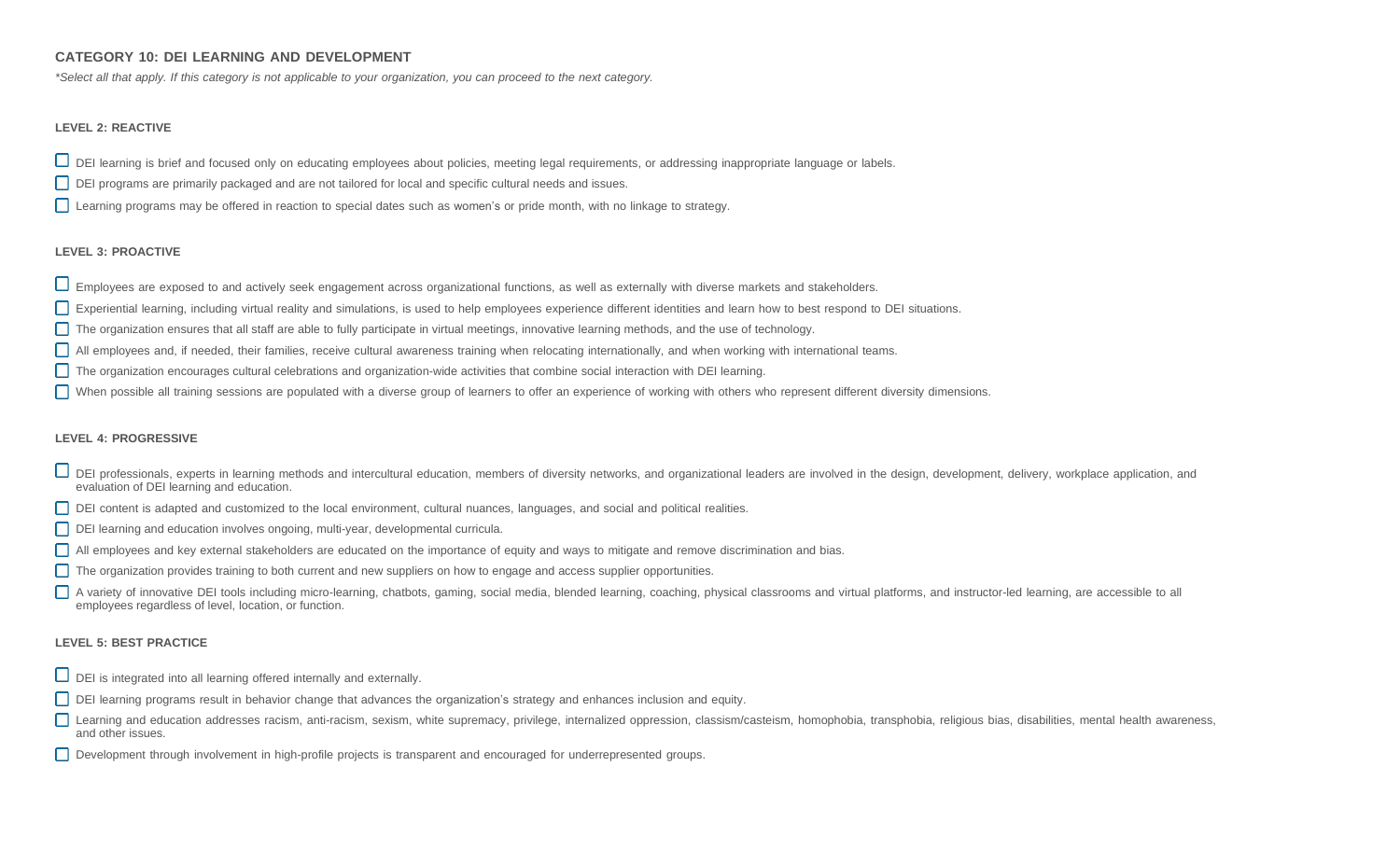# **CATEGORY 11: CONNECTING DEI AND SUSTAINABILITY**

\*Select all that apply. If this category is not applicable to your organization, you can proceed to the next category.

# **LEVEL 2: REACTIVE**

 $\Box$  There is a superficial effort to connect DEI and the organization's sustainability goals.

## **LEVEL 3: PROACTIVE**

 $\Box$  The sustainability strategy proactively and specifically calls for the integration of diverse voices and perspectives.

DEI and sustainability professionals receive learning and education to keep up to date with developments both in sustainability and DEI.

## **LEVEL 4: PROGRESSIVE**

Innovative digital technologies contribute to the organization's commitment to ESG and the UN's Sustainable Development Goals.

The organization has a sustainability strategy, which recognizes the link between DEI and sustainability.

DEI leaders partner with the organization's sustainability initiative. Likewise, sustainability leaders partner with the DEI initiative.

The organization's sustainability data are analyzed and sorted to enable reviewers to determine the impact on diverse groups.

The organization financially supports DEI and sustainability initiatives, whether global, regional, or local.

### **LEVEL 5: BEST PRACTICE**

 $\Box$  DEI is seen as integral to the sustainability of the organization and its stakeholders. Sustainability is fully integrated into DEI strategies/initiatives.

The organization has evidence that its sustainability and DEI initiatives benefit from their alignment with each other and show more meaningful impact than if they were separate and unconnected.

The organization takes a leadership role in influencing and supporting the connection of DEI and sustainability initiatives locally and globally including being a champion of ESG and the UN's Sustainable Development Goals.

- The organization adapts its sustainability strategy, policies, and practices based on collaboration with diverse stakeholders.
- The organization's public reporting on sustainability integrates its performance on DEI and includes an accurate assessment of its challenges.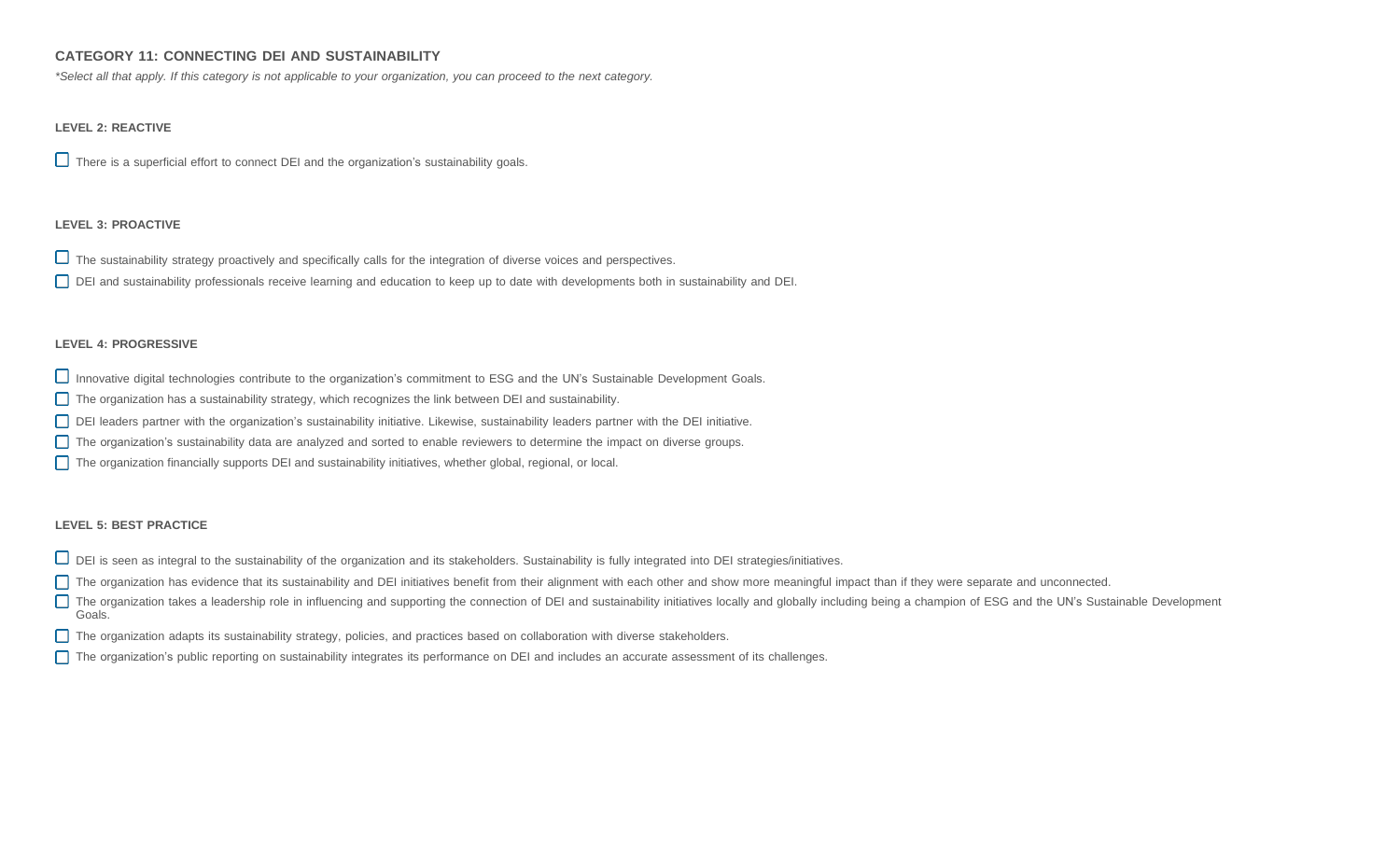# **CATEGORY 12: COMMUNITY, GOVERNMENT RELATIONS, AND PHILANTHROPY**

\*Select all that apply. If this category is not applicable to your organization, you can proceed to the next category.

# **LEVEL 2: REACTIVE**

- $\Box$  There is some involvement in or support for societal DEI issues but only if considered non-controversial.
- There is some support for the community, schools, and/or local government projects, primarily for public relations purposes.

# **LEVEL 3: PROACTIVE**

- The organization partners with other organizations that work to advance the rights of underrepresented groups in the community.
- The organization supports DEI publicly when exclusionary and discriminatory actions occur in the community or society at large.
- Individuals who have made a significant difference with DEI in their communities are recognized and honored by their organization.

## **LEVEL 4: PROGRESSIVE**

- $\Box$  The organization's philanthropy and social responsibility strategies promote DEI.
- $\Box$  The organization's community investment supports those most in need.
- The organization supports scholarship, paid internship programs and/or apprenticeships for underrepresented populations, which result in a positive impact on the community and society at large.
- Employees are encouraged to volunteer in their community. In some cases, the organization "loans" them to work for community organizations or matches their volunteer hours with monetary contributions.
- Long-range community development plans are designed in collaboration with diverse groups, including local governments, civil society organizations, and community leaders, including those from underrepresented or marginalized groups.
- The organization uses objective criteria to fund nonprofit organizations to ensure that bias in philanthropy is mitigated.

- The organization is explicit in living its DEI values and actively supports, invests in, and advocates for DEI-related initiatives in the community, government, and society at large.
- The organization takes bold stands in word and action on societal issues related to achieving equity and justice for marginalized people, such as #BlackLivesMatter, #MeToo, #Genderbasedviolence, #UnitedAgainstRacism, and #Standup4humanrights.
- The organization has addressed and atoned for any past behaviors and policies with regard to the mistreatment of people.
- The organization helps its community by promoting economic growth, addressing income inequality and groups that have been historically disadvantaged.
- The organization encourages employee volunteerism in community projects by providing time off and/or compensation and rewards where appropriate.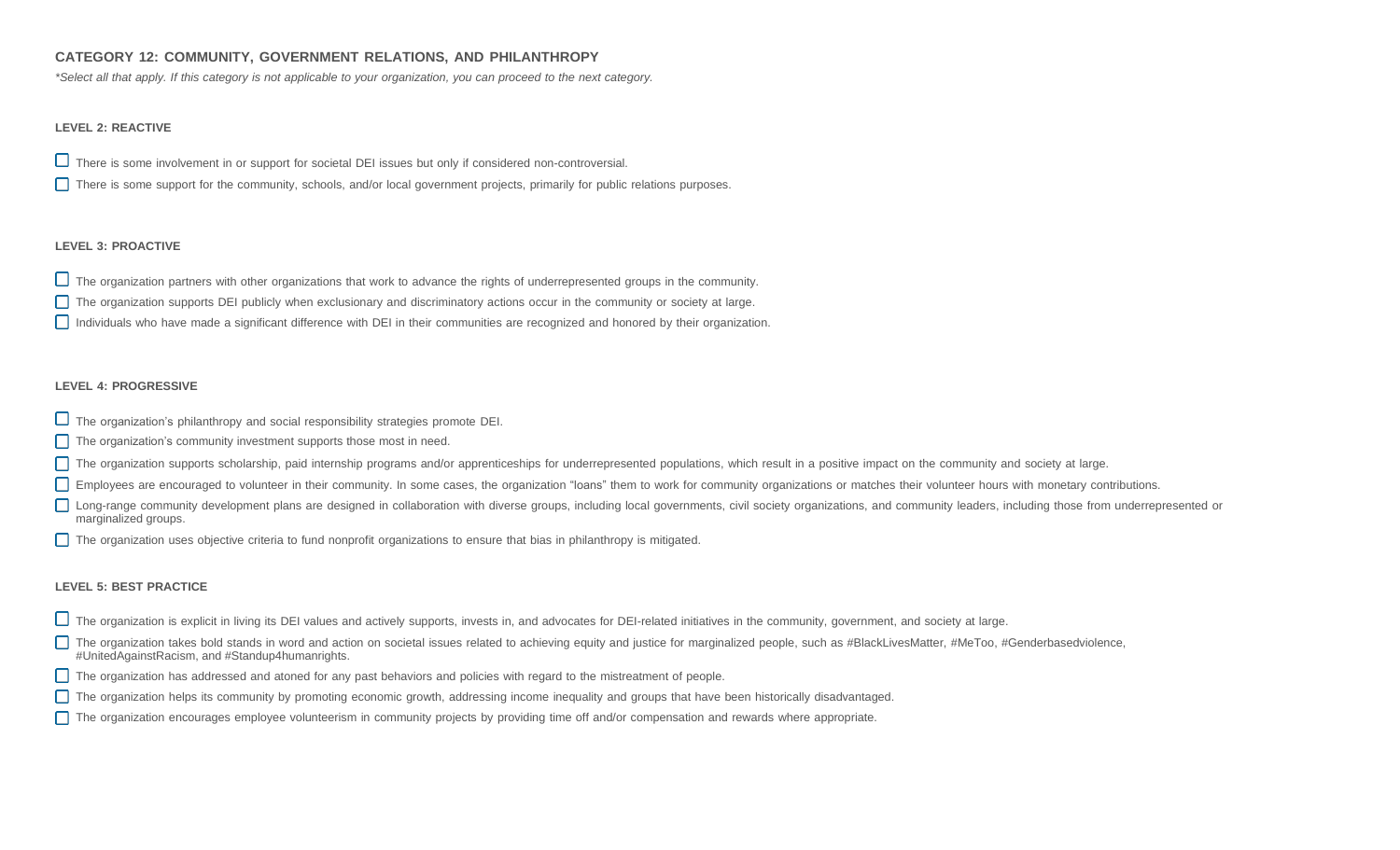# **CATEGORY 13: SERVICES AND PRODUCTS DEVELOPMENT**

\*Select all that apply. If this category is not applicable to your organization, you can proceed to the next category.

## **LEVEL 2: REACTIVE**

There is limited interest in developing or altering products and services based on customer preferences, needs, or demographics.

Only when required by law is there adaptation of services and products for accessibility.

### **LEVEL 3: PROACTIVE**

Products and services are analyzed for their value to current and potential customers and are tailored appropriately.

- Staff and/or consultants with expertise in DEI are involved in products and services development.
- Research and product testing help analyze how different customer/stakeholder groups and cultures may perceive, value, and use the organization's products and services.
- Accessibility for persons with disabilities is routinely considered in the development and delivery of products and services.

#### **LEVEL 4: PROGRESSIVE**

- Changes in demographics, values, and consumer behaviors are researched, anticipated, and addressed.
- □ Culturally responsive products and services, such as engaging a traditional healer in a hospital, Sharia-compliant financial products, and products for left-handed users, are accepted and provided.
- The organization leverages diverse teams to improve the quality and innovation of products and services.

- The organization successfully leverages diverse teams, including diversity networks, customers, partners, the community, and other stakeholders, to improve its products and services.
- The product and service development cycles prioritize diversity and accessibility from the start. The organization doesn't merely adapt products first developed for the dominant group or culture.
- The organization contributes to equity by creating services and products that advance social and economic progress.
- Humane and ethical technology is used to ensure access and equity, for example in inclusive facial recognition systems.
- Voice and facial recognition software is sensitive to accents, dialects, gender, race/ethnicity, age, and other characteristics.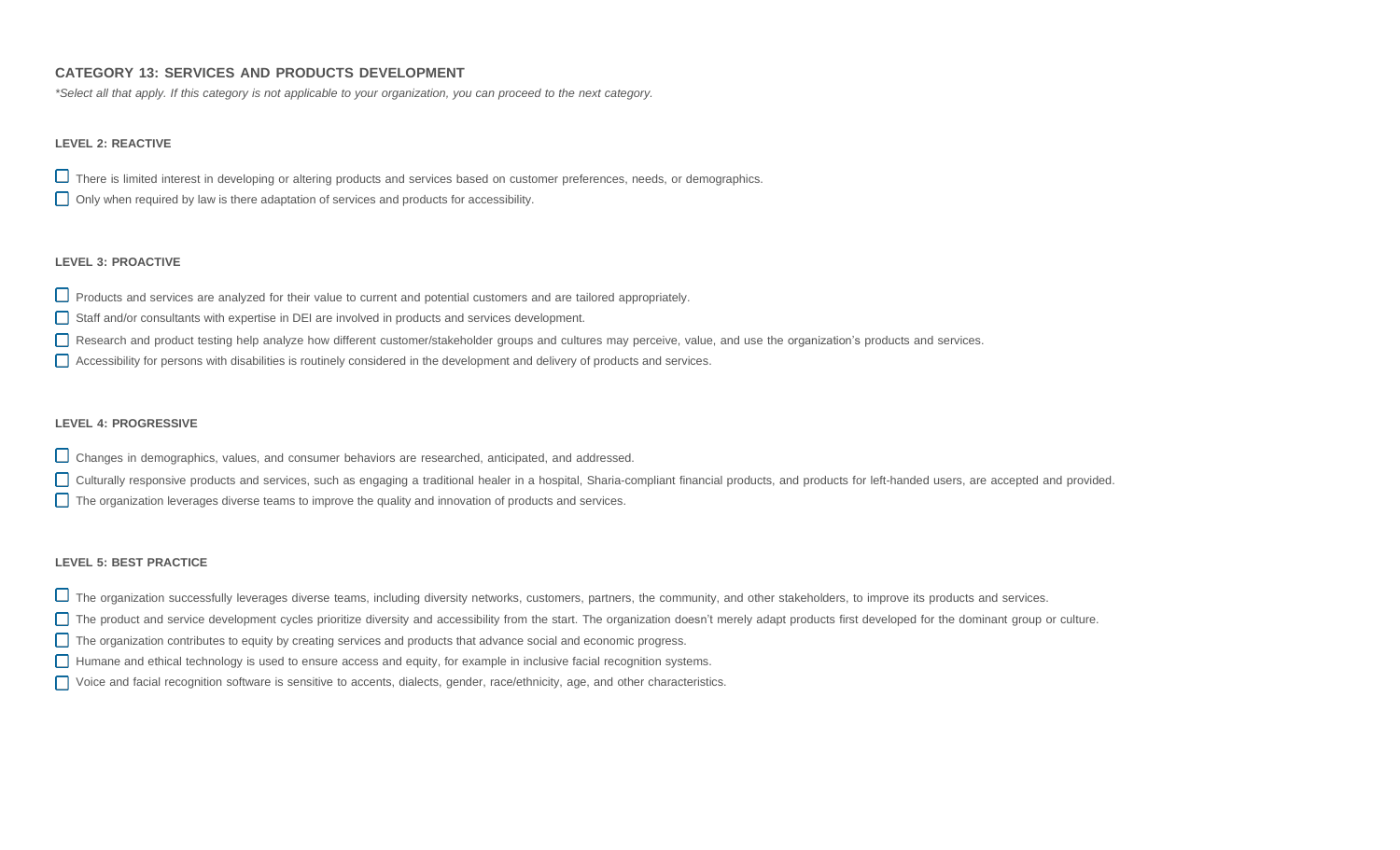# **CATEGORY 14: MARKETING AND CUSTOMER SERVICE**

\*Select all that apply. If this category is not applicable to your organization, you can proceed to the next category.

#### **LEVEL 2: REACTIVE**

 $\Box$  The organization only recognizes broad differences among its customers, such as young and old or men and women.

- Even if products and services are marketed differently to different groups, the advertising is not culturally sensitive.
- Customer service and marketing are accessible for persons with disabilities only where required by law.

#### **LEVEL 3: PROACTIVE**

Diverse groups of customers and potential customers are surveyed to help shape marketing, sales, distribution, and customer service strategies.

- Market testing includes diverse groups.
- Inclusion of various diversity dimensions is a strong consideration in staffing marketing and customer service.
- Marketing collateral print and digital materials represent and reflect diverse markets.

#### **LEVEL 4: PROGRESSIVE**

- $\Box$  The organization successfully incorporates marketing, sales, and distribution strategies to meet the needs of diverse customers.
- All marketing materials, including images and language are reflective of the organization's commitment to DEI.
- Marketing, advertising, public relations, and all customer contact methods promote positive role models and do not perpetuate stereotypes.
- The marketing and sales force is interculturally competent and can adapt and work effectively with customers from many backgrounds.
- All marketing and customer service processes are fully accessible.

- The organization uses advanced and unbiased analysis techniques to understand and respond to the diversity of its customer base, including nuances of intersectionality.
- Artificial intelligence-based customer service applications, such as personal assistants, are programmed to speak to people in ways they prefer and can understand, such as gender, language, accent, and dialect.
- Marketing strategies developed for specific communities are tracked to ensure they are culturally relevant and valued.
- While outside DEI expertise may also be sought, the organization leverages the marketing, sales, distribution, and customer service expertise of its diverse staff.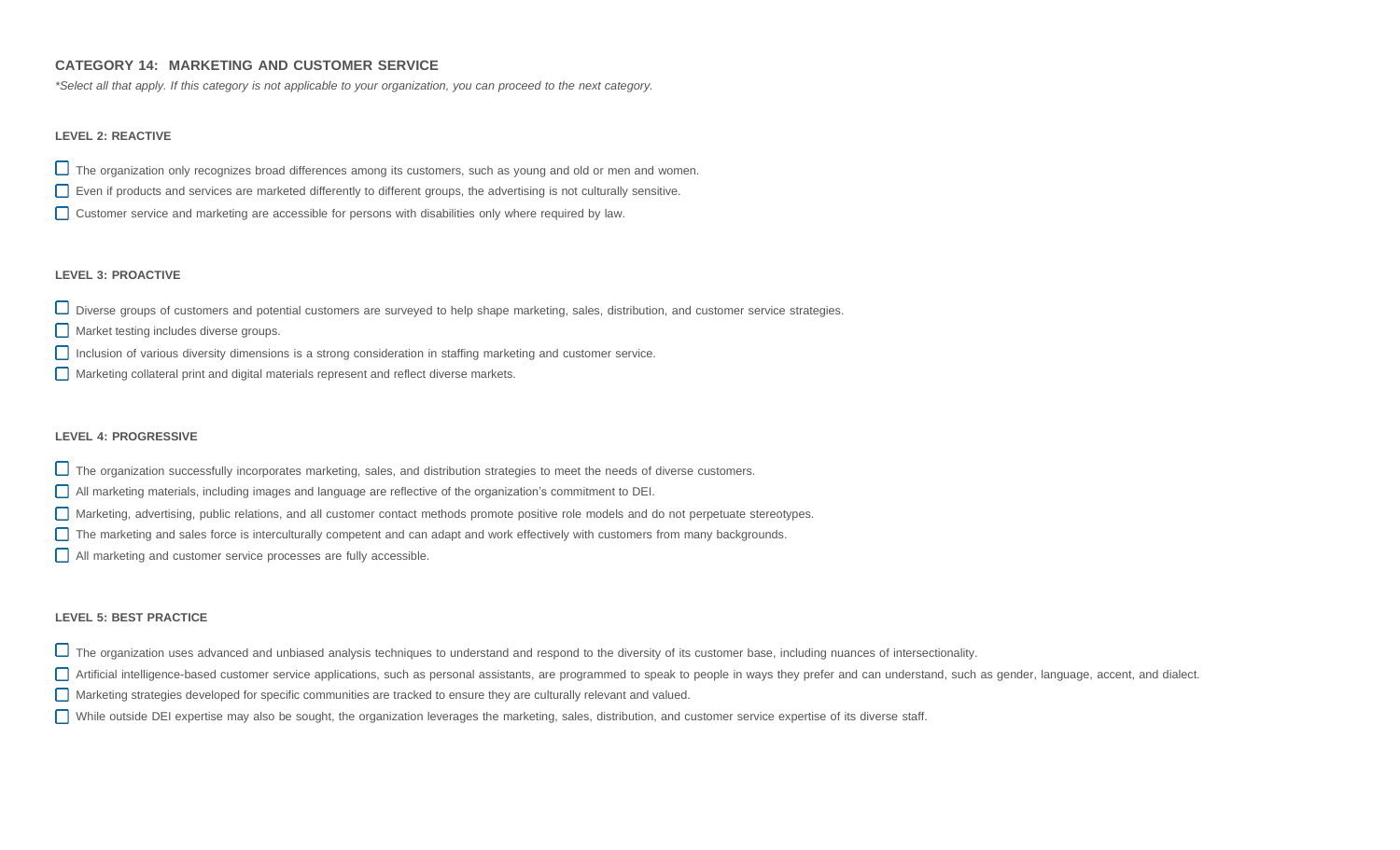# **CATEGORY 15: RESPONSIBLE SOURCING (formerly Supplier Diversity)**

\*Select all that apply. If this category is not applicable to your organization, you can proceed to the next category.

## **LEVEL 2: REACTIVE**

 $\square$  Engaging in DEI may be a supply proposal criterion, but it is given minimal importance.

There is some attempt to include a few underrepresented suppliers, but primarily for small, one-time, or low-fee contracts or because it is required by law.

### **LEVEL 3: PROACTIVE**

 $\Box$  All staff responsible for sourcing are provided with DEI education and are held accountable for achieving responsible sourcing goals.

- The organization's supplier database includes information about the diversity of owners and employees that supply goods or services.
- The organization uses the services of organizations globally/nationally/locally that certify or accredit businesses owned by underrepresented suppliers and that regulate Fair Trade.
- The organization seeks opportunities to engage with and inform underrepresented suppliers that their business is welcomed.

### **LEVEL 4: PROGRESSIVE**

- The organization allocates a specific amount of what it spends on essential and non-essential goods and services from underrepresented suppliers.
- The organization is proactive in seeking and attracting underrepresented groups by informing both potential and established suppliers about business opportunities.
- DEI criteria are included in the supplier selection process and given weight in decision-making.
- Checks and balances are built into the responsible and ethical sourcing process to counteract the impact of unconscious bias and discrimination.
- Educational support and coaching is provided to underrepresented suppliers to help them be competitive.
- The organization publishes information about its annual expenditures with underrepresented suppliers including progress against goals, and successful contracting rates.

- $\Box$  The organization has embedded DEI in its responsible and ethical sourcing as evidenced by its policies, systems, and inclusive practices.
- The organization treats its suppliers with respect and dignity, pays them in a timely manner and collaborates with them to make the supply process work for all.
- The economic benefit of responsible sourcing to the community is measured and reported.
- The organization's suppliers provide evidence that both they and their suppliers achieve their own DEI goals.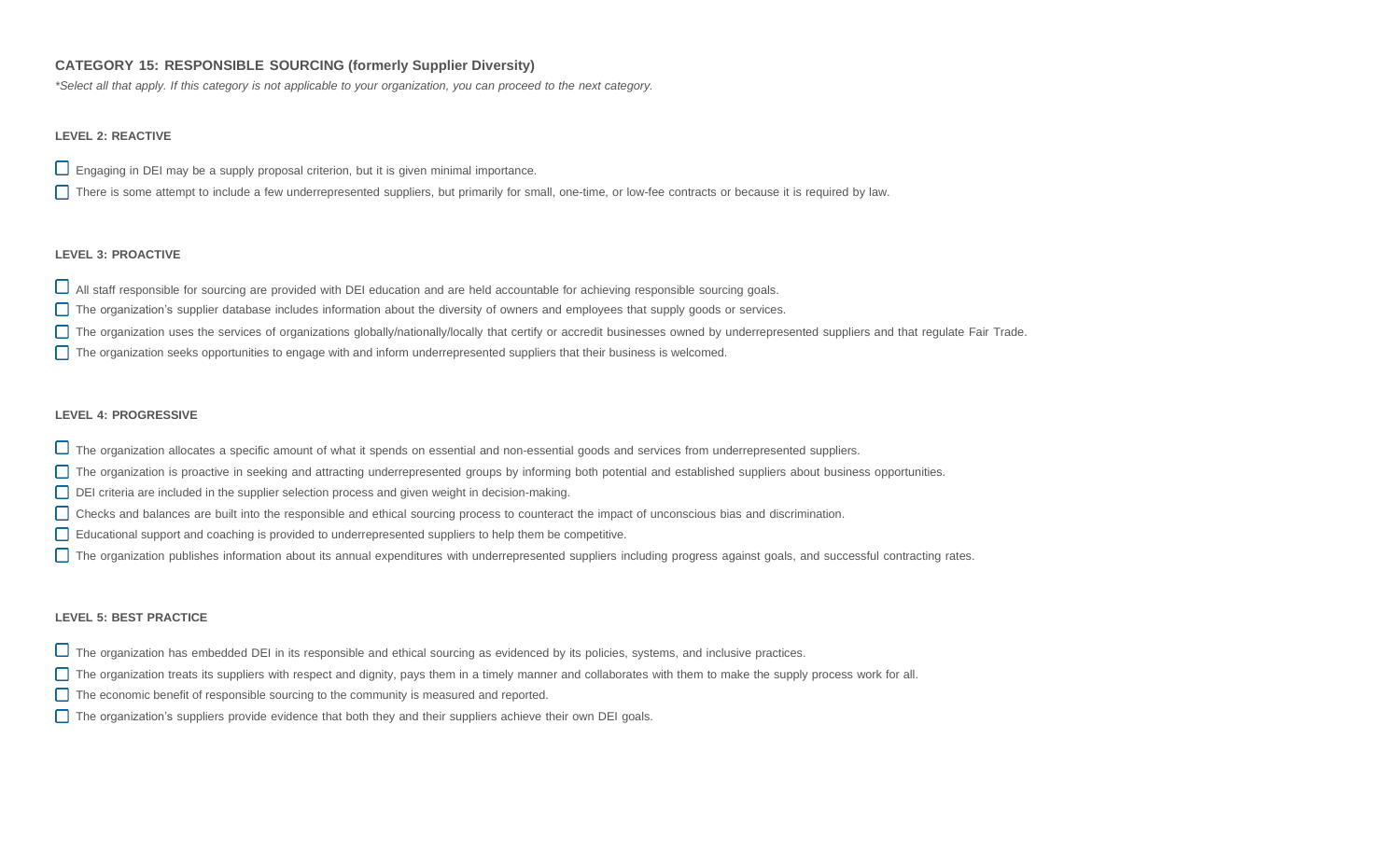#### **SUPPLIER DIVERSITY DATA**

Some organizations have implemented policies to increase the amount of products and services procured with minority-owned businesses (MBE's). Information collected in this section helps to assess the impact that supplier d initiatives have on the minority-owned businesses in the Greater Houston Region.

## Click below for a definition of MBE

**Minority Business Enterprise (MBE)** 

# **Minority-owned Business/Minority Business Enterprise (MBE)**

A business that is at least 51 percent owned and ultimately controlled by one or more of the person(s) belonging to the following groups: Black or African American, Hispanic or Latino, Native American, or Asian.

Please provide data for the 2021 calendar year (use basic numeric values only - i.e. \$100,000.00 = 100000.00)

|                                            | Total | <b>MBE</b> |
|--------------------------------------------|-------|------------|
| Spend - Entire Organization                |       |            |
| Spend - Greater Houston Region             |       |            |
| Number of Vendors - Greater Houston Region |       |            |

If your organization set a goal for any or all of these spend categories, please indicate the percentage goal below.

MBE vendors - Greater Houston Region

Spend - Entire Organization Spend - Greater Houston Region

Is third-party certification is required for your supplier diversity reporting?

O Yes O No

MBE Spend Goal (%)